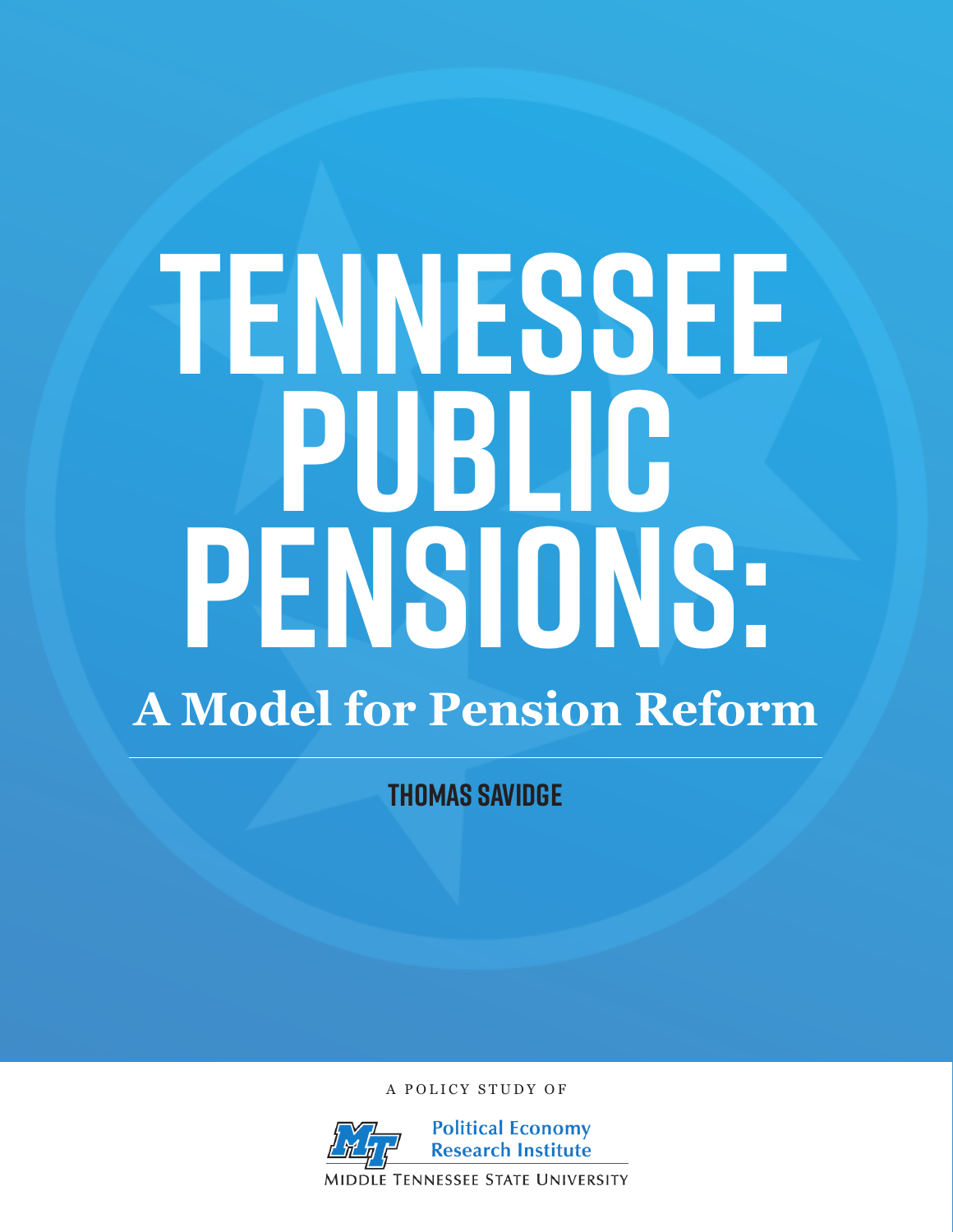### "Tennessee Public Pensions: A Model for Pension Reform" *A Policy Study by the Political Economy Research Institute at MTSU*

Thomas Savidge Center for State Fiscal Reform American Legislative Exchange Council 2900 Crystal Drive Suite 600 Arlington, VA 22202

**Abstract:** Tennessee's public pension system recent reforms passed in 2014 have helped make Tennessee one of the best public pension systems in the United States. This paper will first examine the reforms made by Tennessee. The sections that follow will examine how Tennessee's public pension plans have fared compared to other states that have made reforms (i.e. Michigan and Wisconsin) and states where no reforms to defined benefit pension plans have been made (i.e. Alabama, Connecticut, and Illinois) in terms of contribution rates, funding ratios, and liability valuations. The second part of this paper will make recommendations for future reform that will help keep Tennessee one of the most competitive public pension plans in the United States.

#### **JEL Subject Codes:** H72; H75

**Keywords:** public pensions, Tennessee, pension reform

Copyright © 2020 Political Economy Research Institute at Middle Tennessee State University

Release: August 2020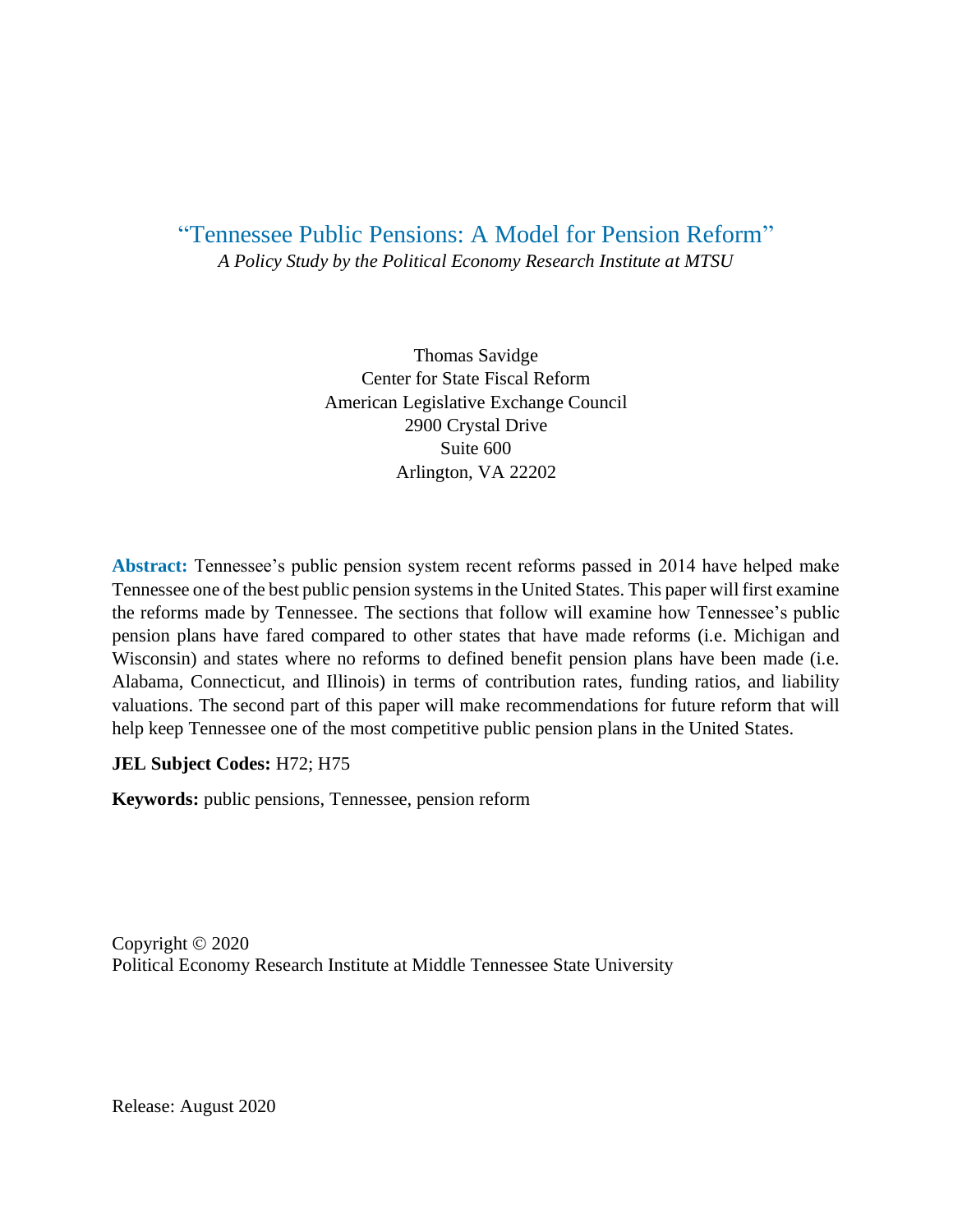

#### ABOUT THE POLITICAL ECONOMY RESEARCH INSTITUTE AT MIDDLE TENNESSEE STATE UNIVERSITY

Established in 2016, the Political Economy Research Institute is a joint venture between the Jennings A. Jones College of Business and the University Honors College, established with initial seed money from the Charles Koch Foundation.

The mission of the institute is to engage undergraduate and graduate students with faculty in research that will further the understanding of business and economic principles, as well as their impact on regional, national, and international financial conditions and the well-being of society. To advance its mission, the PERI will engage in research and educational programs which uncover the institutions and policies that encourage and enhance human well-being.

**Learn more at www.mtsu.edu/peri**

#### **Guarantee of Quality Scholarship**

The Political Economy Research Institute at Middle Tennessee State University guarantees the quality of its public policy studies. All policy studies go through a rigorous refereeing process. If a fact or reference is found to be incorrect, we will update the study with appropriate, and noted, corrections.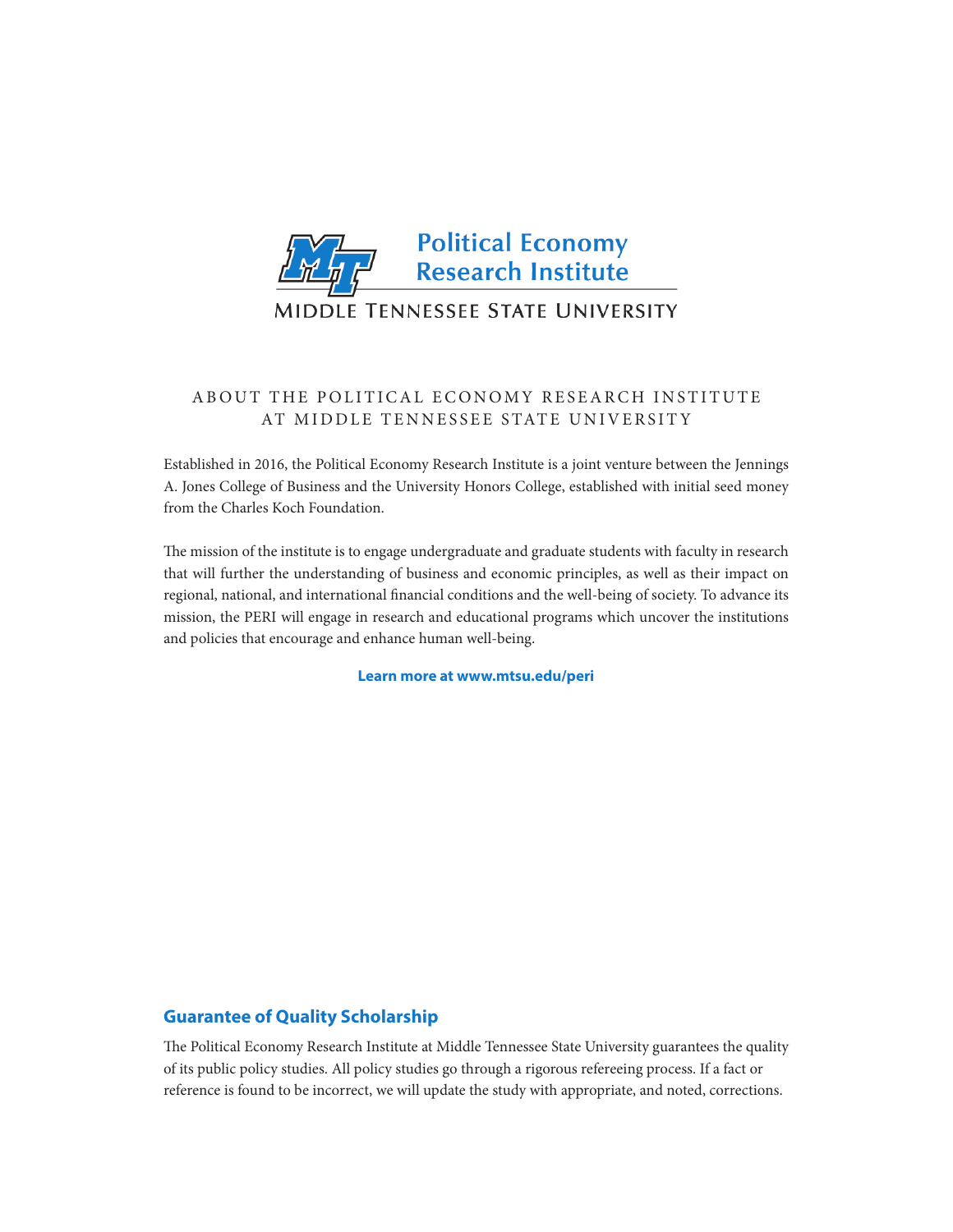## **INDEX**

| GASB 67 and 68: Nationwide Changes for Calculating Pension Obligations  10 |  |
|----------------------------------------------------------------------------|--|
|                                                                            |  |
|                                                                            |  |
|                                                                            |  |
|                                                                            |  |
|                                                                            |  |
|                                                                            |  |
|                                                                            |  |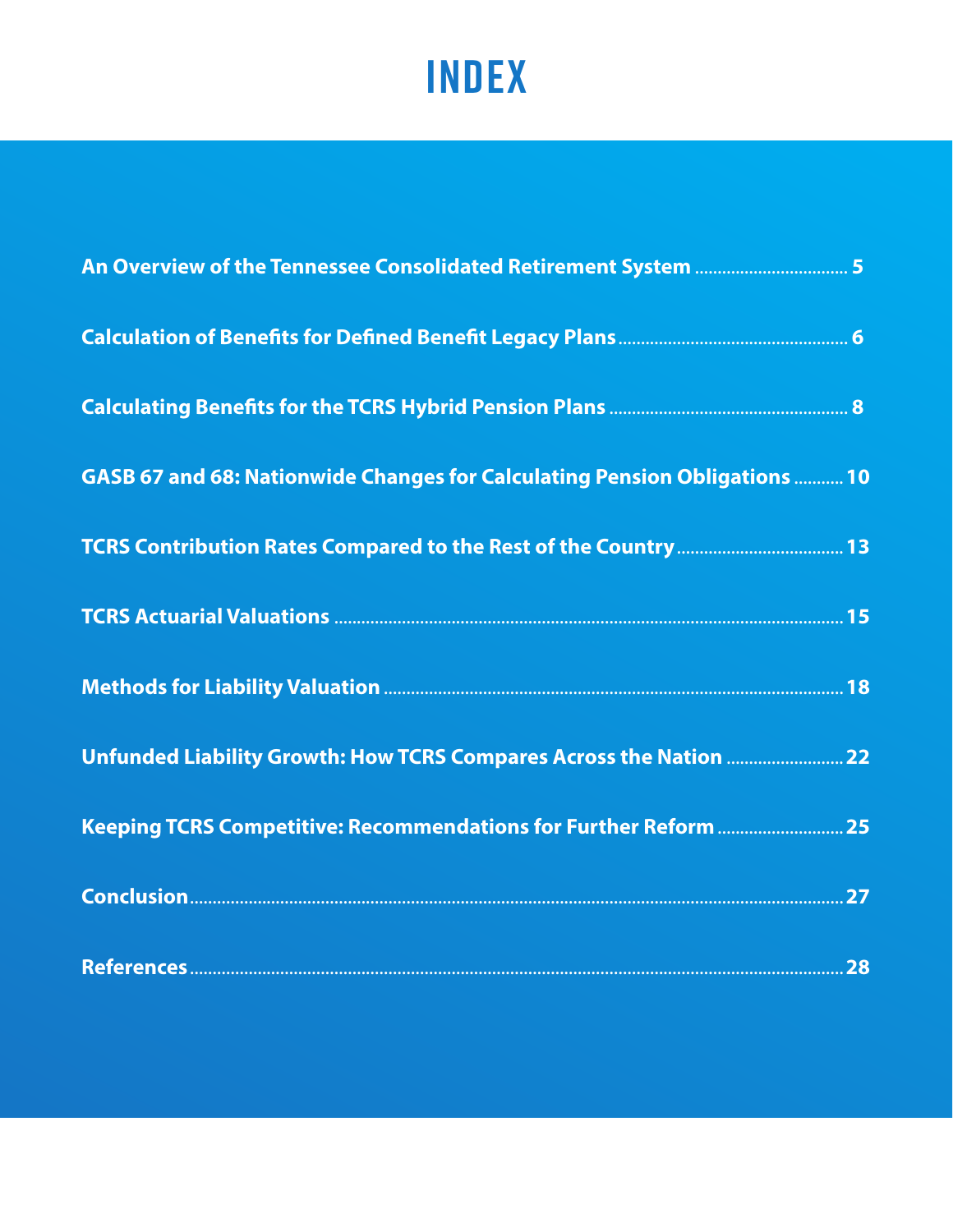#### <span id="page-4-0"></span>**An Overview of the Tennessee Consolidated Retirement System**

The Tennessee Consolidated Retirement System (TCRS) was established in 1972 by an Act of the Tennessee General Assembly. The Act consolidated seven existing retirement systems to provide retirement, disability, and death benefits to state employees, public school teachers, higher education employees, and employees of participating local governments.1 The Board of Trustees consists of 20 members: nine *ex officio* members from the executive, legislative, and judicial branches of state government, nine active TCRS members, and two retired TCRS members. All members must be vested members of the TCRS.<sup>2</sup> By state law, the State Treasurer serves as chairman of the Board of Trustees and as a custodian of TCRS funds.<sup>3</sup> Starting on July 1, 1981, the TCRS became noncontributory for most state employees. The State of Tennessee assumed the employee contributions to the TCRS on behalf of those employees of up to 5% of the employees' earnable contributions.<sup>4</sup> State employees and retirees who became members of the pension system before July 1, 1981, had the employer-assumed contributions credited to their respective retirement accounts.<sup>5</sup> State employees who became members of the TCRS after July 1, 1981, do not contribute to this pension plan.<sup>6</sup>

Two major changes occurred in 2014, one nationwide and the other in Tennessee. Nationwide, the Government Accounting Standards Board (GASB) issued statements 67 and 68,

<sup>1</sup> State of Tennessee Department of Treasury. "Tennessee Consolidated Retirement System Comprehensive Annual Financial Report (CAFR) For the Fiscal Year Ended June 30, 2019." 30 June 2019. p. 81 Retrieved from: [https://treasury.tn.gov/Portals/0/Documents/Retirement/CAFR%20Reports/2019/2019%20CAFR\\_Full%20Report.pdf](https://treasury.tn.gov/Portals/0/Documents/Retirement/CAFR%20Reports/2019/2019%20CAFR_Full%20Report.pdf)

<sup>2</sup> State of Tennessee Department of Treasury. "Tennessee Consolidated Retirement System CAFR." p. 81.

<sup>3</sup> State of Tennessee Department of Treasury. "Tennessee Consolidated Retirement System CAFR." p. 81.

<sup>4</sup> State of Tennessee Department of Treasury. "TCRS Active Member Resource Guides for Legacy Retirement Plans for State and Higher Education Employees." Retrieved from: [https://treasury.tn.gov/Retirement/Information-and-](https://treasury.tn.gov/Retirement/Information-and-Resources/Forms-and-Guides)[Resources/Forms-and-Guides](https://treasury.tn.gov/Retirement/Information-and-Resources/Forms-and-Guides)

<sup>5</sup> State of Tennessee Department of Treasury. "TCRS Active Member Resource Guides for Legacy Retirement Plans for State and Higher Education Employees."

<sup>6</sup> State of Tennessee Department of Treasury. "TCRS Active Member Resource Guides for Legacy Retirement Plans for State and Higher Education Employees."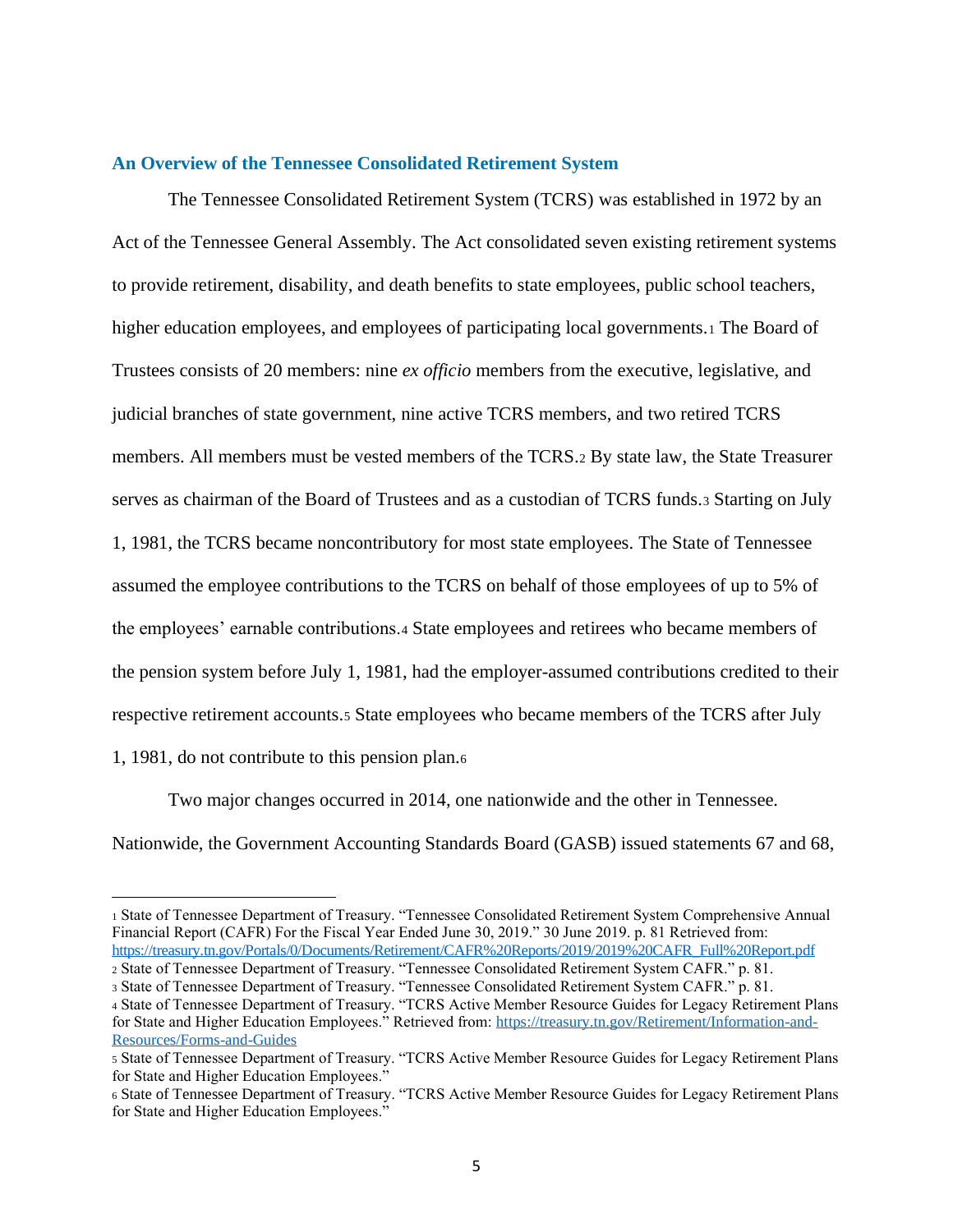<span id="page-5-0"></span>affecting how pension liabilities were reported (discussed in detail in the next section). In Tennessee, all employees hired after June 30, 2014 (the end of fiscal year 2014) were enrolled in the new Hybrid Pension plans, and employees hired on or before June 30, 2014, remained in the traditional defined benefit plan (now known as the Legacy plans). The Hybrid plans consist of a defined benefit pension and a defined contribution portion (401(k) and 457 plans where an employee can make before or after-tax contributions and select their own investment options).<sup>7</sup> Currently, members must complete five years of creditable service for both Legacy and Hybrid plans to a TCRS covered employer in order to become eligible to receive a pension (also known as vested).<sup>8</sup>

#### **Calculation of Benefits for Defined Benefit Legacy Plans**

TCRS plans are a traditional defined benefit plan, a plan that provides participants with a predefined benefit based on a formula that takes into account an employee's compensation, years of service (30 years of completed service), age (starting at 60), or a combination.<sup>9</sup> The general formula for calculating the annual service retirement allowance (the benefits a retiree receives each year) is expressed in equation 1 below10:

(1) Annual Benefit = Benefit Accrual Factor  $\times$  AFC  $\times$  Years of Service

<sup>7</sup> State of Tennessee Department of Treasury. "TCRS Key Pension Terms." Retrieved from: <https://publicreports.treasury.tn.gov/>

<sup>8</sup> State of Tennessee Department of Treasury. "TCRS Active Member Resource Guides for Legacy Retirement Plans for State and Higher Education Employees."

<sup>9</sup> State of Tennessee Department of Treasury. "TCRS Key Pension Terms." Retrieved from: <https://publicreports.treasury.tn.gov/>

<sup>10</sup> State of Tennessee Department of Treasury. "TCRS Active Member Resource Guides for Legacy Retirement Plans for State and Higher Education Employees." Sept. 2019. Retrieved from:

[https://treasury.tn.gov/Portals/0/Documents/Retirement/Forms%20and%20Guides/Active%20Members/LegacyState](https://treasury.tn.gov/Portals/0/Documents/Retirement/Forms%20and%20Guides/Active%20Members/LegacyStateandHigherEdMemberGuide.pdf) [andHigherEdMemberGuide.pdf](https://treasury.tn.gov/Portals/0/Documents/Retirement/Forms%20and%20Guides/Active%20Members/LegacyStateandHigherEdMemberGuide.pdf)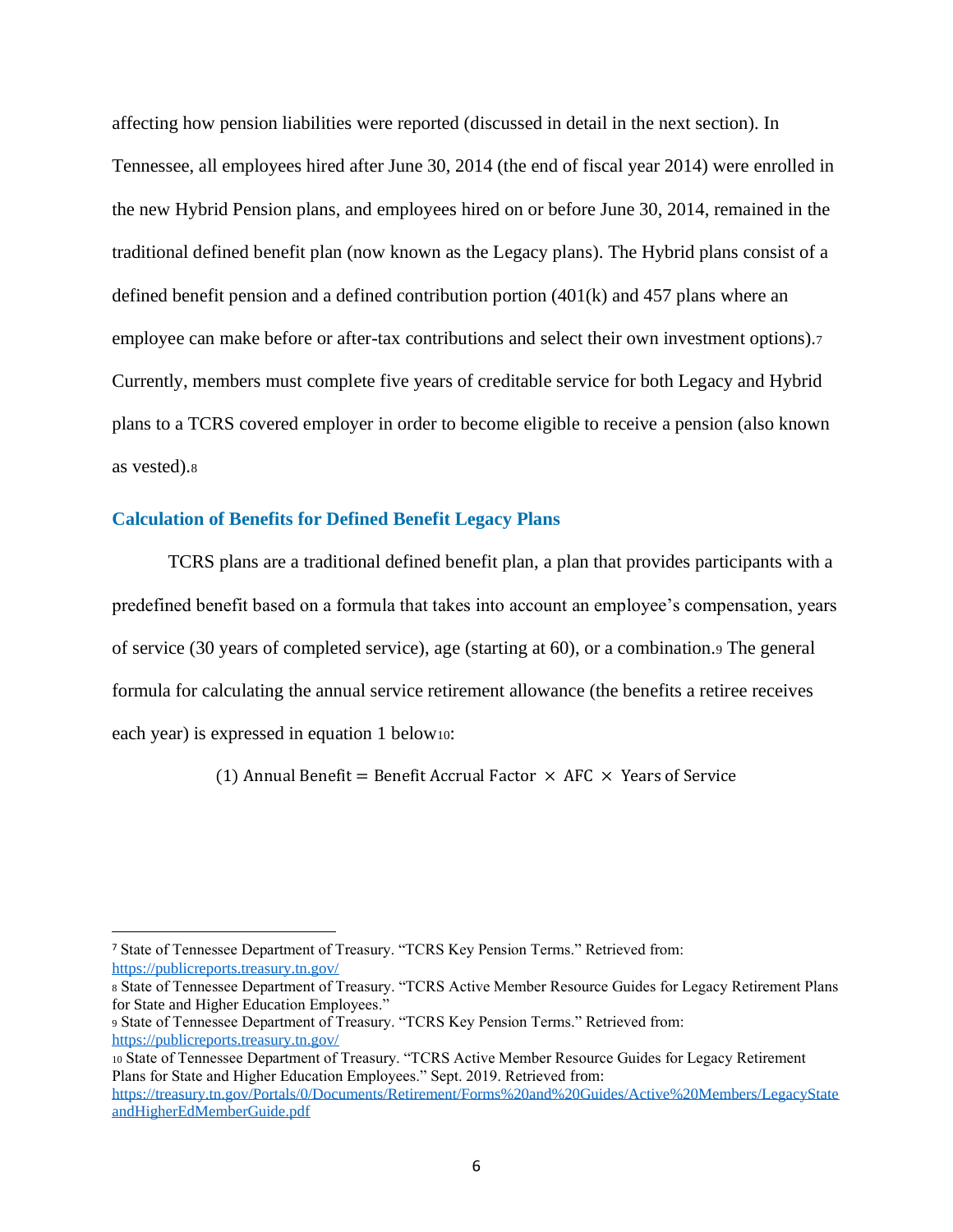Tennessee state law sets the benefit accrual factor, which is currently 1.5%.<sup>11</sup> For public safety workers, instead of a Benefit Accrual Factor, a "Bridge Factor" of 0.75% is used to determine the Annual Benefit.<sup>12</sup> Divide the Annual Benefit by 12 to determine the member's monthly retirement allowance. Any changes to the Tennessee Consolidated Retirement System must be made through the legislative branch. The Average Final Compensation (AFC) is the average of the member's five highest consecutive years of earnable compensation (although federal law limits the maximum amount of compensation that can be recognized by a defined benefit plan) and the maximum annual base benefit payable at retirement is limited to 94.5% of the member's AFC.<sup>13</sup> Years of Creditable Service consist of membership service under the Legacy Plan and any other periods of public service under an employer participating in the TCRS.<sup>14</sup> The TCRS also notes that members may establish creditable service time if they have previously withdrawn service, military, educational, or peacekeeping service that interrupted member's public employment, and unused accumulated sick leave at retirement. <sup>15</sup> A vested member becomes eligible for early retirement benefits when they reach age 55, but benefits are permanently reduced by 0.4% for each month the date of retirement precedes the service retirement eligibility (age 60 or 30 years of service). <sup>16</sup> It is important to note that, in terms of the TCRS, early retirement is distinct from retirement due to disability. Disability retirement is defined as either

[https://treasury.tn.gov/Portals/0/Documents/Retirement/Member/LegacyMemberSupplementGuideStatePublicSafety](https://treasury.tn.gov/Portals/0/Documents/Retirement/Member/LegacyMemberSupplementGuideStatePublicSafetyOfficers.pdf) [Officers.pdf](https://treasury.tn.gov/Portals/0/Documents/Retirement/Member/LegacyMemberSupplementGuideStatePublicSafetyOfficers.pdf)

<sup>11</sup> State of Tennessee Department of Treasury. "TCRS Active Member Resource Guides for Legacy Retirement Plans for State and Higher Education Employees."

<sup>12</sup> State of Tennessee Department of Treasury. "TCRS Supplement for State Public Safety Officers-Legacy State Employees Guide." Dec. 2019. Retrieved from:

<sup>13</sup> State of Tennessee Department of Treasury. "TCRS Active Member Resource Guides for Legacy Retirement Plans for State and Higher Education Employees."

<sup>14</sup> State of Tennessee Department of Treasury. "TCRS Active Member Resource Guides for Legacy Retirement Plans for State and Higher Education Employees."

<sup>15</sup> State of Tennessee Department of Treasury. "TCRS Active Member Resource Guides for Legacy Retirement Plans for State and Higher Education Employees."

<sup>16</sup> State of Tennessee Department of Treasury. "TCRS Active Member Resource Guides for Legacy Retirement Plans for State and Higher Education Employees."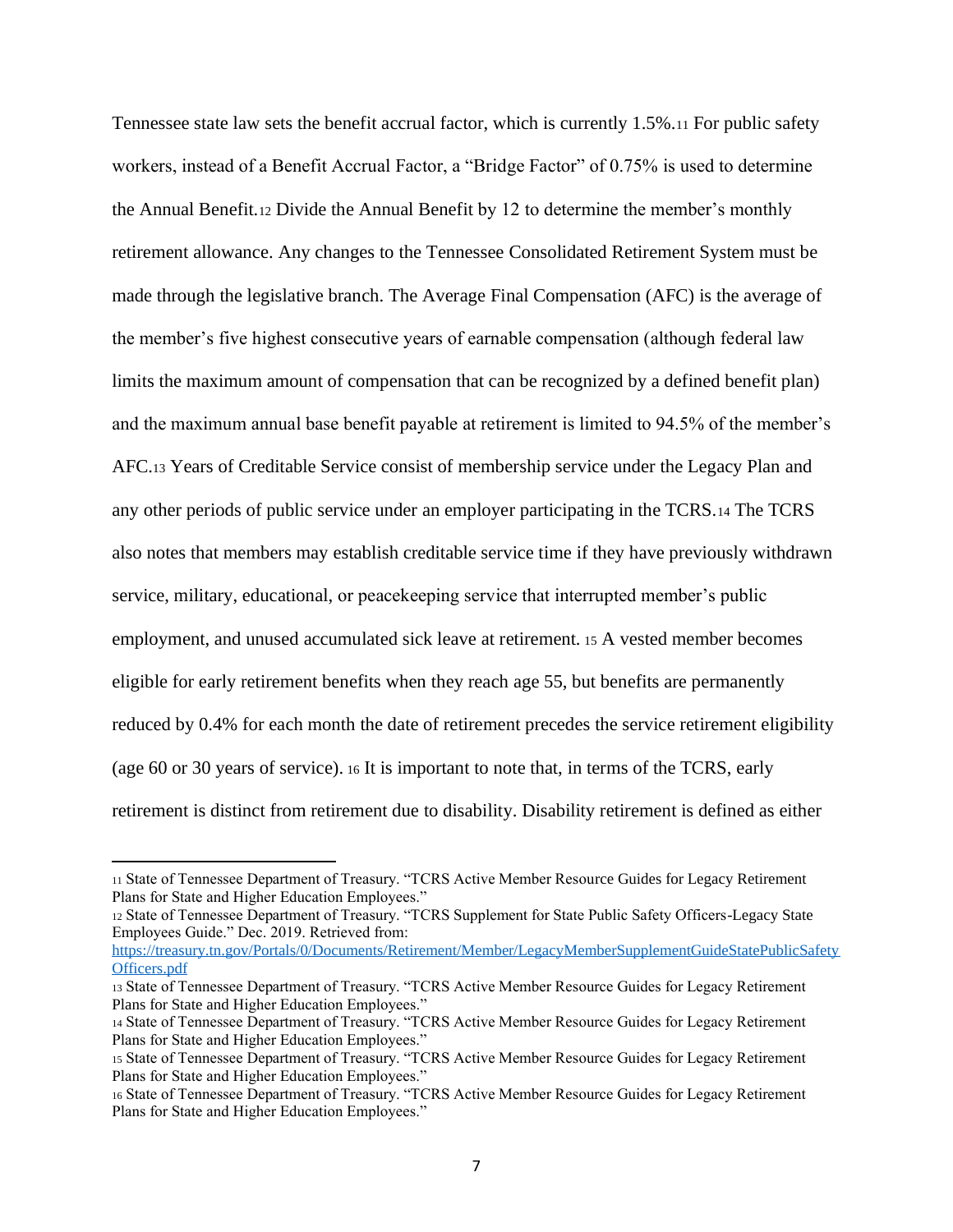<span id="page-7-0"></span>ordinary disability<sup>17</sup> or accidental disability<sup>18</sup> and it categorized and calculated separately in annual financial reports.

The general formula for calculating early retirement is expressed in equation 2 below:

(2) Annual Benefit = Benefit Accrual Factor  $\times$  AFC  $\times$  Years of Service  $\times$  Early Reduction Factor Utilizing these different benefit calculations is one way the TCRS is prepared to adequately fund Legacy pension plans. The Legacy plans also make cost-of-living adjustments based on the Consumer Price Index. <sup>19</sup>

#### **Calculating Benefits for the TCRS Hybrid Pension Plans**

The TCRS Hybrid Pension plans are a combination of a defined benefit plan and a 401(k) deferred compensation plan.

The benefit formula for the defined benefit plan is similar to the formula in the Legacy Pension plans but with a few key differences. First, the Benefit Accrual Factor in the hybrid plan is lower than the legacy plan, set to 1% (compared with 1.5% for the Legacy Plan). Second, a member becomes eligible for unreduced retirement benefits upon reaching age 65 (5 years older than the eligibility age for the Legacy Plan) and completion of five years of credible service or reaching the Rule of 90.<sup>20</sup> The Rule of 90 is when a member's age and years of credible service

<sup>17</sup> When a member has at least five years of credible service and suffers from a total and permanent disability that existed at and since the member's separation from employment.

<sup>18</sup> When a member suffers a disability that is the result of a job-related accident or incident that occurred without the negligence on part of the member while the member was on the job. No minimum service requirement is necessary but members must apply within one year of the member's last paid day of employment or within two years of the accident or incident causing the disability.

<sup>19</sup> According to the Legacy Pension Plans description, any retired member who has received monthly retirement benefits for at least 12 full months on July 1 of each year is eligible to receive an increase in benefits if there is a Consumer Price Index of at least 0.5% for the preceding calendar year. The amount of increase will be 1% if the CPI increases 0.5% to just below 1%. If the CPI increases 1% or more in any year, retired members will receive an amount equal to the increase of the CPI but no greater than 3%.

<sup>20</sup> State of Tennessee Department of Treasury. "TCRS Active Member Resource Guides for Hybrid Retirement Plans for State Employees and Techers." April 2019. P. 6 Retrieved from:

[https://treasury.tn.gov/Portals/0/Documents/Retirement/Forms%20and%20Guides/Active%20Members/HybridMem](https://treasury.tn.gov/Portals/0/Documents/Retirement/Forms%20and%20Guides/Active%20Members/HybridMemberGuide.pdf) [berGuide.pdf](https://treasury.tn.gov/Portals/0/Documents/Retirement/Forms%20and%20Guides/Active%20Members/HybridMemberGuide.pdf)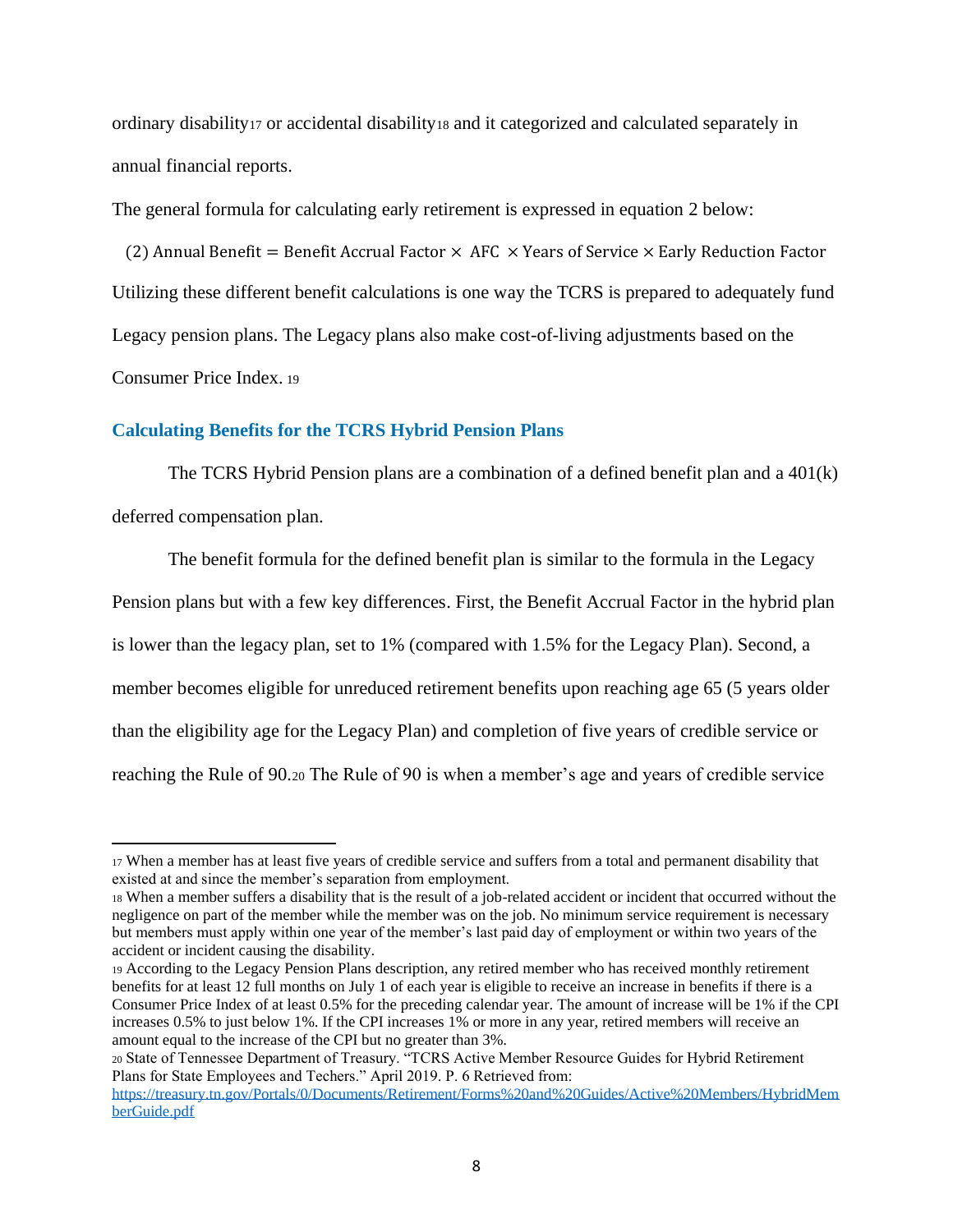sum to 90 (i.e., a member age 55 with 35 years of credible service reaches the Rule of 90). <sup>21</sup> In addition, a member becomes eligible for early retirement upon reaching age 60 (5 years older than the eligibility age for the Legacy Plan) and completion of five years of credible service or the Rule of 80 (similar to the Rule of 90 except member age and years of credible service sum to 80). There is also a permanent actuarial reduction determined by how far the member is away from service retirement at the date of early retirement (which could be larger than early reduction factor for the Legacy plan, depending on the member's particular circumstances). <sup>22</sup> The Early Reduction Factor is calculated in equation 3 below23:

#### (3) Reduction Multiplier  $\times$  Months Preceding Service  $=$  Early Reduction Factor

Third, the maximum benefit accrual is limited to the lower of 90% of the member's AFC or the base benefit in effect at the time of the member's retirement (\$87,815.51 based on Tennessee law). <sup>24</sup> This limit is subject to adjustment based on the plans' cost-of-living adjustments, just like the Legacy Pension plans.<sup>25</sup> These differences from the Legacy defined benefit structure reflect demographic changes (i.e. increases in life expectancy) while keeping the defined benefit portion sustainable for future members.

<sup>21</sup> State of Tennessee Department of Treasury. "TCRS Active Member Resource Guides for Hybrid Retirement Plans for State Employees and Teachers." April 2019. P. 6 Retrieved from:

[https://treasury.tn.gov/Portals/0/Documents/Retirement/Forms%20and%20Guides/Active%20Members/HybridMem](https://treasury.tn.gov/Portals/0/Documents/Retirement/Forms%20and%20Guides/Active%20Members/HybridMemberGuide.pdf) [berGuide.pdf](https://treasury.tn.gov/Portals/0/Documents/Retirement/Forms%20and%20Guides/Active%20Members/HybridMemberGuide.pdf)

<sup>22</sup> State of Tennessee Department of Treasury. "TCRS Active Member Resource Guides for Hybrid Retirement Plans for State Employees and Teachers." p. 6

<sup>23</sup> State of Tennessee Department of Treasury. "TCRS Active Member Resource Guides for Hybrid Retirement Plans for Public Safety Officers." Dec. 2019. p. 6 Retrieved online:

[https://treasury.tn.gov/Portals/0/Documents/Retirement/Member/HybridMemberSupplementGuideStatePublic%20S](https://treasury.tn.gov/Portals/0/Documents/Retirement/Member/HybridMemberSupplementGuideStatePublic%20SafetyOfficers.pdf) [afetyOfficers.pdf](https://treasury.tn.gov/Portals/0/Documents/Retirement/Member/HybridMemberSupplementGuideStatePublic%20SafetyOfficers.pdf)

<sup>24</sup> State of Tennessee Department of Treasury. "TCRS Active Member Resource Guides for Hybrid Retirement Plans for State Employees and Teachers." p. 6

<sup>25</sup> According to the Hybrid Pension Plans description, any retired member who has received monthly retirement benefits for at least 12 full months on July 1 of each year is eligible to receive an increase in benefits if there is a Consumer Price Index of at least 0.5% for the preceding calendar year. The amount of increase will be 1% if the CPI increases 0.5% to just below 1%. If the CPI increases 1% or more in any year, retired members will receive an amount equal to the increase of the CPI but no greater than 3%.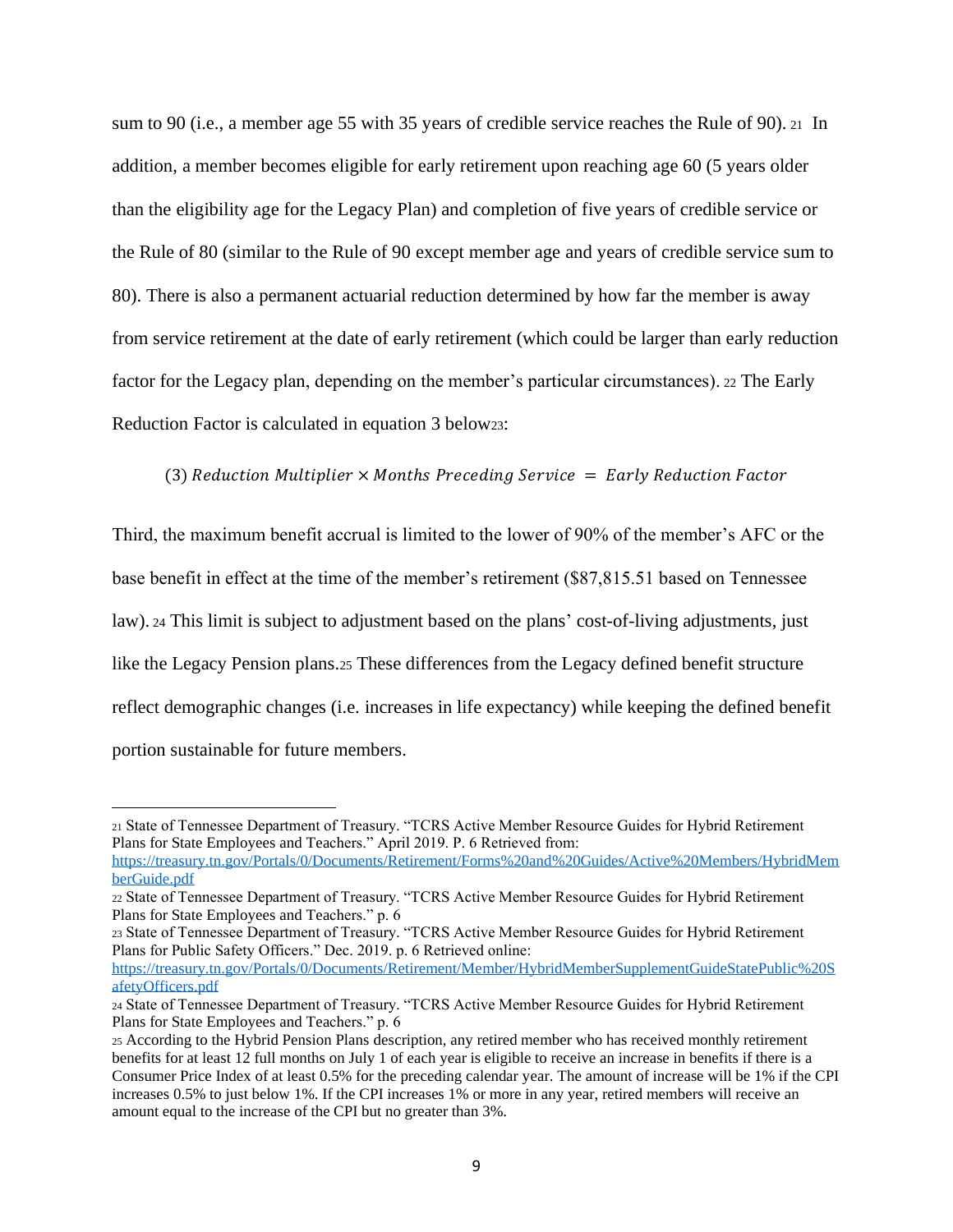<span id="page-9-0"></span>The defined contribution plan, as previously stated, allows members to invest pre-tax and after-tax dollars in investment options of their choice that are offered by the plan. A member is immediately vested in the  $401(k)$  and can decide how the contributions should be invested given their specific goals, risk tolerance, and timeline. Upon retirement, members receive the payment based on the amount saved plus any accumulated earnings from investments.<sup>26</sup> In addition to the 401(k), state and higher education employees may enroll in the 457(b) defined contribution plan, allowing members to save and invest additional money for retirement. <sup>27</sup> The 457(b) option is also available for teachers whose employers have elected to offer the plan. <sup>28</sup> Members of the Legacy plans are also eligible to enroll into the  $401(k)$  and  $457(b)$  plans, but they must opt into the plans themselves.<sup>29</sup>

#### **GASB 67 and 68: Nationwide Changes for Calculating Pension Obligations**

The Governmental Accounting Standards Board (GASB) statements 67 and 68 went into effect in FY 2014 and 2015, respectively. In addition to complying with GASB statements, the TCRS also utilizes a user-friendly website where employers and employees can easily access plan information, investment education, financial documents, and actuarial valuations of each pension plan.

The new information required by GASB 67 and 68 is reported in the "Required Supplementary Information" section at the end of each state's comprehensive annual financial

<sup>&</sup>lt;sup>26</sup> State of Tennessee Department of Treasury. "TCRS Active Member Resource Guides for Hybrid Retirement Plans for State Employees and Teachers. p. 3

<sup>27</sup> State of Tennessee Department of Treasury. "TCRS Active Member Resource Guides for Hybrid Retirement Plans for State Employees and Teachers. p. 3

<sup>28</sup> State of Tennessee Department of Treasury. "TCRS Active Member Resource Guides for Hybrid Retirement Plans for State Employees and Teachers. p. 3

<sup>&</sup>lt;sup>29</sup> State of Tennessee Department of Treasury. "TCRS Active Member Resource Guides for Hybrid Retirement Plans for State Employees and Teachers." p. 11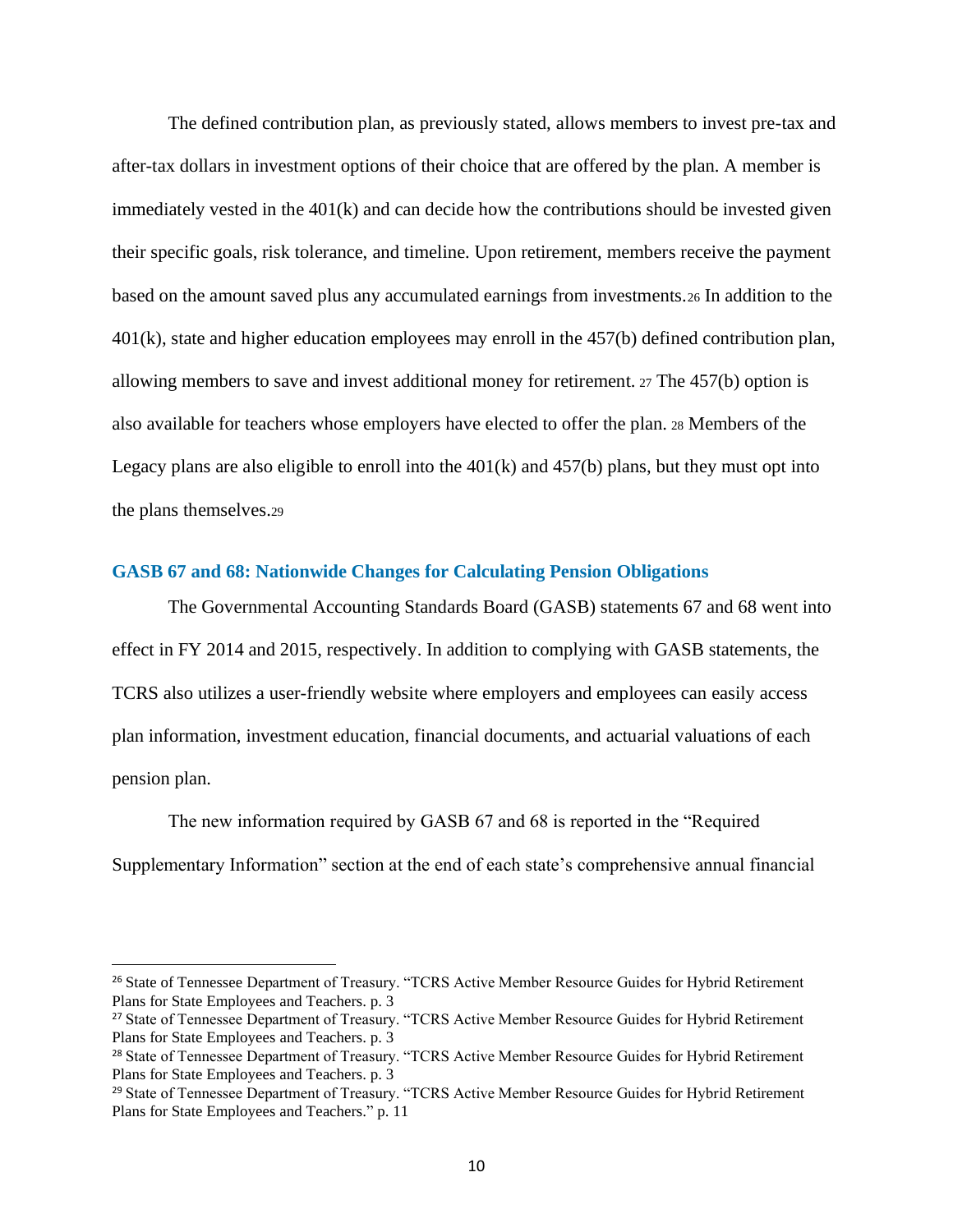report (CAFR) and in actuarial valuation documents for each pension plan.<sup>30</sup> These notes include a breakdown of the asset valuations and Fiduciary Net Position for all pension plans, Actuarially Determined Contribution (ADC), how the pension plan discount rate is calculated, and information about liability valuations. The net pension liability is shown in equation 4 below:

(4) Net Pension Liability = Actuarial Value of Assets − Actuarially Accrued Liabilities If the value of the Actuarially Accrued Liabilities is greater than the Actuarial Value of Assets, the Net Pension Liability will show that there are unfunded pension liabilities. Another important measure of the health of a defined benefit pension plan is the plan's funding ratio. That is expressed in equation 5 below:

(5) Funding Ratio = 
$$
\frac{\text{Actual Value of Assets}}{\text{Actual Accrued Liabilities}}
$$

The larger the value of liabilities, the lower the funding ratio, and the less "healthy" a defined benefit pension plan becomes. As recommended by the American Academy of Actuaries, plans should strive for 100% funding ratio or greater.<sup>31</sup>

Under GASB 68, state and local governments were now obligated to report unfunded pension liabilities on state balance sheets as opposed to just the actuarial determined contribution or ADC (previously known as the Annual Required Contribution or ARC). The ADC is an annual payment made by employers that consists of the normal costs for the year and the amortization payment (a catch-up payment for any unfunded liabilities over the past 30 years). <sup>32</sup>

[https://www.actuary.org/sites/default/files/files/80\\_Percent\\_Funding\\_IB\\_071912.pdf](https://www.actuary.org/sites/default/files/files/80_Percent_Funding_IB_071912.pdf)

<sup>30</sup> Weinberg, Sheila and Norcross, Eileen. "GASB 67 and GASB 68: What the New Accounting Standards Mean for Public Pension Reporting." Mercatus Center Policy Briefs. June 15, 2017. Retrieved from: [https://www.mercatus.org/publications/urban-economics/gasb-67-and-gasb-68-what-new-accounting-standards](https://www.mercatus.org/publications/urban-economics/gasb-67-and-gasb-68-what-new-accounting-standards-mean-public-pension)[mean-public-pension](https://www.mercatus.org/publications/urban-economics/gasb-67-and-gasb-68-what-new-accounting-standards-mean-public-pension)

<sup>31</sup> American Academy of Actuaries. "The 80% Pension Funding Standard Myth." American Academy of Actuaries Issue Brief. July 2012. Retrieved from:

<sup>32</sup> Weinberg and Norcross. "GASB 67 and GASB 68: What the New Accounting Standards Mean for Public Pension Reporting."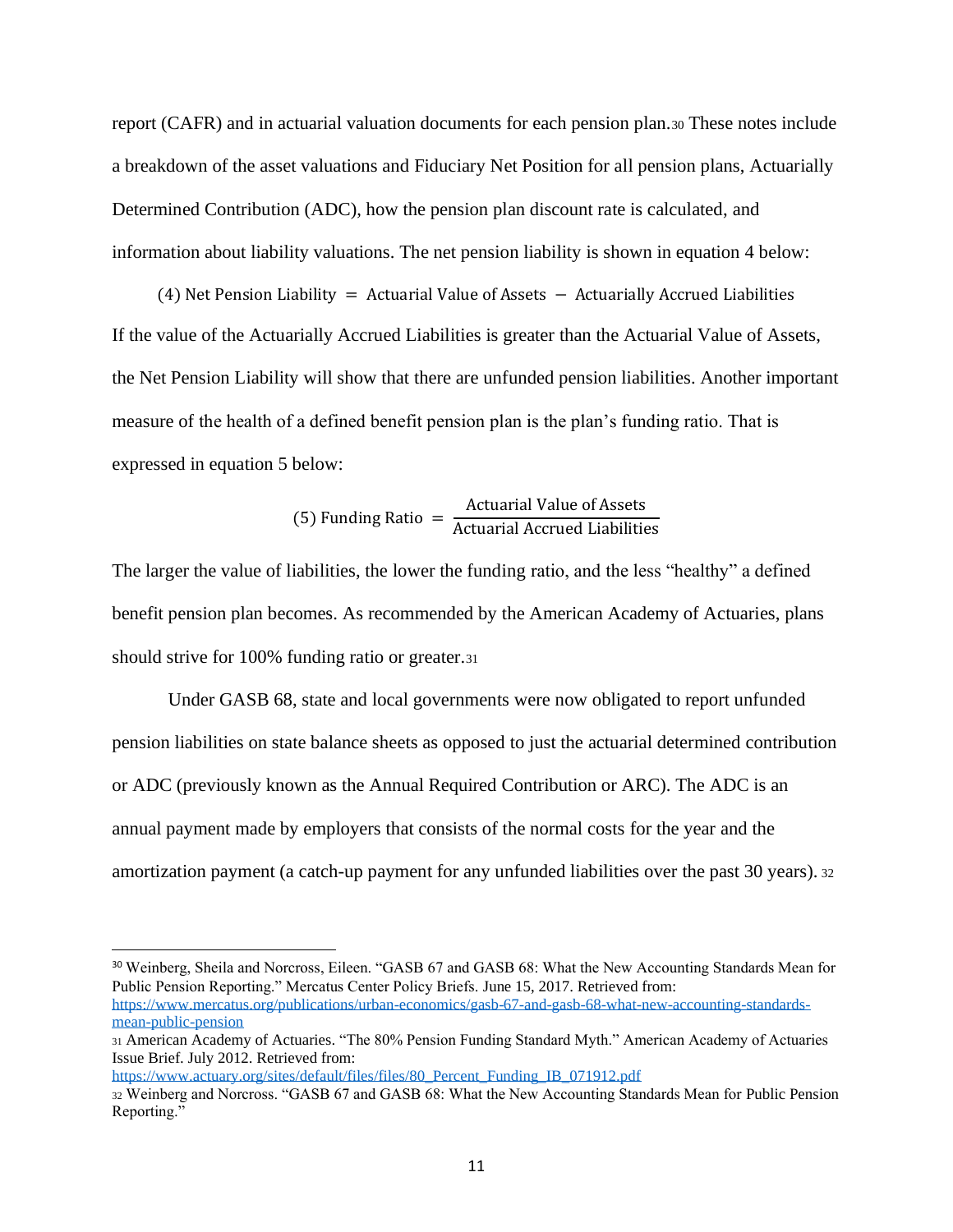Prior to GASB 68, state and local governments followed GASB 27 in disclosing pension funding information. GASB 27 advised state governments to list the ADC and the actual amount the employer contributed for that fiscal year. The difference between these two amounts was called the "net pension obligation."<sup>33</sup>

Improved reporting and more accurate estimates of state obligations have shed light on the actual value of unfunded pension liabilities. GASB 67 also provided guidance on how liabilities were to be valued. Prior to GASB 67, public pension plans used the expected return on pension assets to assess the value of liabilities. Economists objected to this valuation, stating that legally guaranteed pension promises should be valued with a lower discount rate. Weinberg and Norcross note that GASB 67 attempts to "split the difference" by valuing liabilities covered by pension assets with a higher discount rate and unfunded liabilities with a lower discount rate based on the low-risk return on tax-exempt municipal bonds.<sup>34</sup> Unfortunately, pension plan managers can still alter the actuarial value of assets (and with it, a plan's funding ratio). GASB 68 allows pension plans to delay the recognition of any differences between the assumed and actual return on investments through a "deferred inflow of resources" occurring over a 5-year period. Weinberg and Norcross (2017) note that this allows pension plans to "smooth" assets by gradually recognizing market declines and gains. By introducing these market declines and gains gradually, the volatility of pension asset portfolios remains hidden and incentivizes plan managers to take greater investment risks.<sup>35</sup>

<sup>33</sup> Weinberg and Norcross. "GASB 67 and GASB 68."

<sup>34</sup> Weinberg and Norcross, "GASB 67 and GASB 68."

<sup>35</sup> Weinberg and Norcross, "GASB 67 and GASB 68."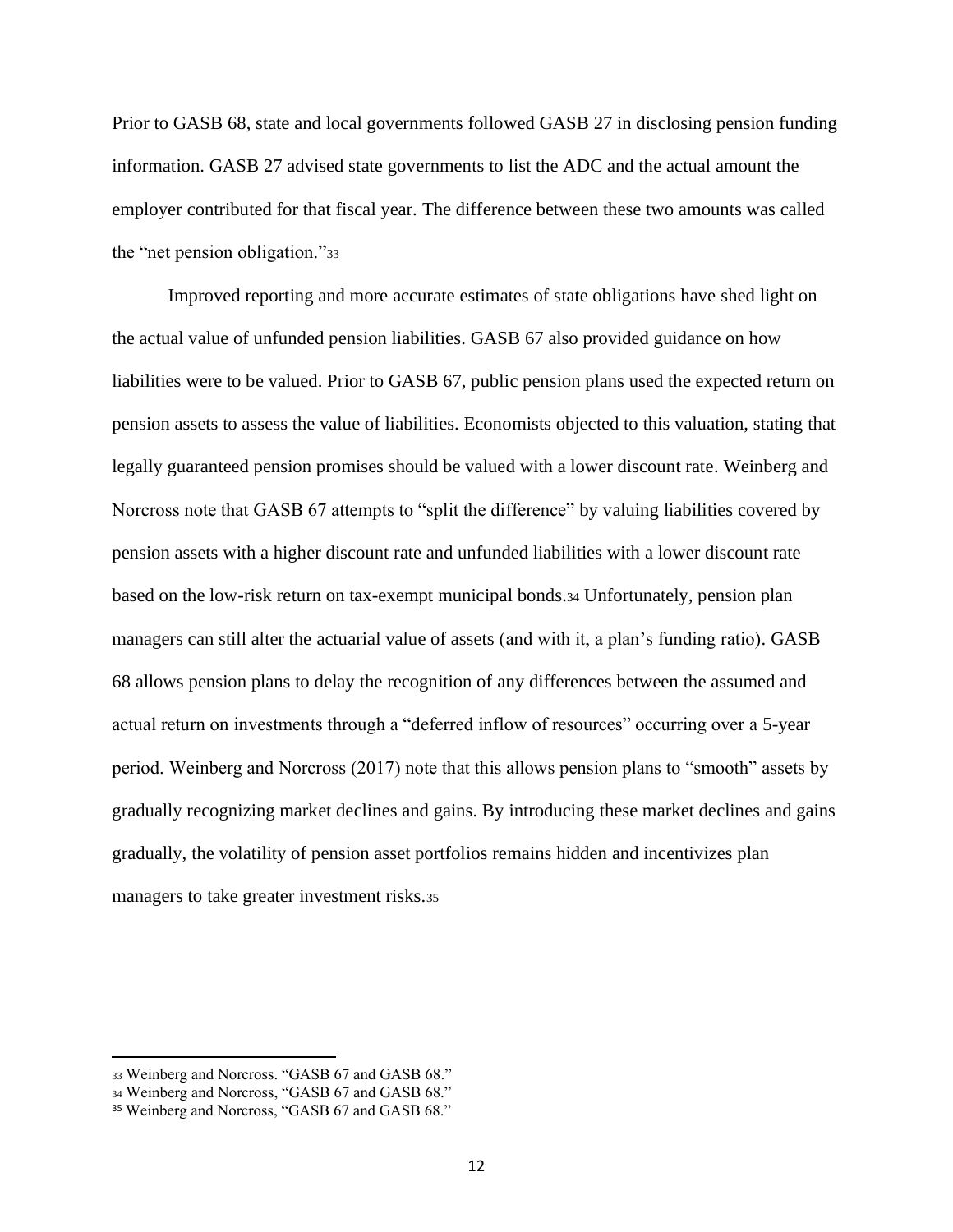#### <span id="page-12-0"></span>**TCRS Contribution Rates Compared to the Rest of the Country**

In the TCRS system, employers and members of both the Legacy and Hybrid plans make contributions to the pension plans. In both the Legacy and Hybrid plans, employers make contributions based upon the ADC to cover normal costs and amortization payments of previously unfunded liabilities. Figure 1 below shows the employers have consistently made the full actuarial required contribution for all years of available data.



Figure 1 shows that Tennessee has consistently paid its full ADC payment for all available years of data, which helps prevent the rapid growth of unfunded liabilities. In addition, Alabama and Wisconsin also made their full ADC payments for all years available. It also shows a cautionary tale of improper pension funding. Note the spikes in the line graphs for Illinois in FY 2004 and for Connecticut in FY 2008. These spikes are the results of both states issuing pension obligation bonds. When a state issues pension obligation bonds, it takes the bond revenue and invests it into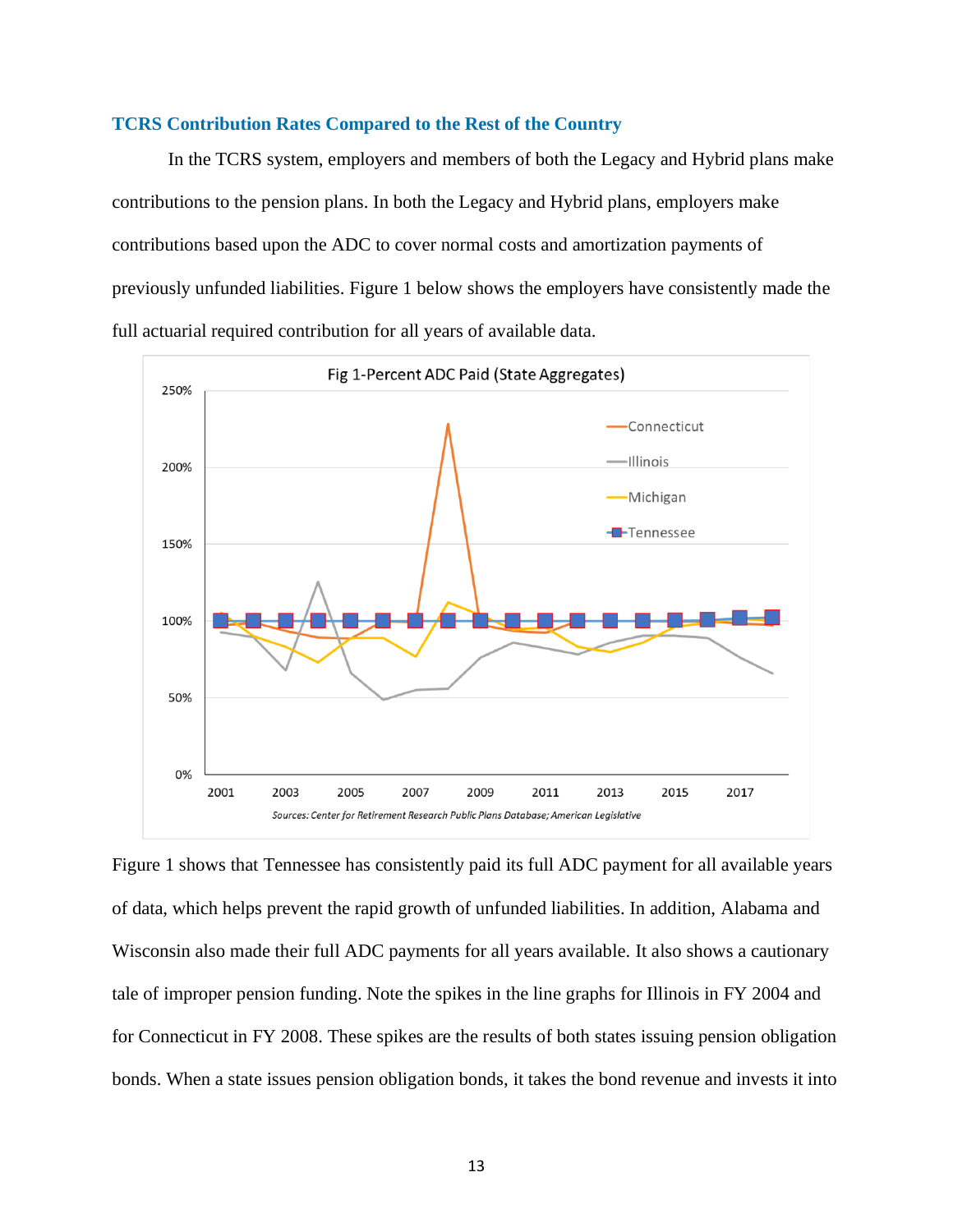the pension's asset portfolio. The goal for plan managers is to earn a rate of return on investments that is greater than the interest that is owed on the bonds. It is essentially like a household using a credit card to pay mortgages and utility bills.

In 2004, Illinois issued \$10 billion in general obligation bonds to be used for pension funding. The entire \$9.2 billion fund balance was sent to the state's retirement system in FY 2004, \$1.9 billion was put towards ADC payments, and the remaining revenue was allocated to all of the state retirement plan asset portfolios and invested.<sup>36</sup> To make matters worse for Illinois, state law (IL Public Acts 100-0023 and 100-0340) uses an actuarial valuation that does not conform with GASB standards, which means that state contributions to the pension system are always less than what is necessary to cover costs for the year and pay down unfunded liabilities.<sup>37</sup> Similarly, in 2008, Connecticut's Teachers Retirement System issued \$2 billion of general obligation bonds and used the bond revenue to invest in its pension fund.<sup>38</sup> In both cases, neither plans' investments were able to beat the interest rate owed on the bonds, and both pension systems are locked into making payments on those bonds. As of FY 2018, Connecticut and Illinois have two of the worst funded pension systems in the country.

While Michigan made similar reforms to Tennessee, state plans have not always made the full ADC, and thus, Michigan has consistently had larger unfunded liabilities than Tennessee.<sup>39</sup> Tennessee, Alabama, and Wisconsin have consistently made 100% of the

<sup>36</sup> Illinois Office of the State Comptroller. "Illinois Comprehensive Annual Financial Report for the Fiscal Year 2004." State of Illinois. June 30, 2004. P.34 Retrieved from[: https://illinoiscomptroller.gov/Ledger-](https://illinoiscomptroller.gov/Ledger-Temp/assets/File/CAFR/CAFR%202004.pdf)[Temp/assets/File/CAFR/CAFR%202004.pdf](https://illinoiscomptroller.gov/Ledger-Temp/assets/File/CAFR/CAFR%202004.pdf)

<sup>37</sup> Illinois Office of the State Comptroller. "Notes to Required Supplementary Information" Illinois Comprehensive Annual Financial Reports. June 30, 2018. Retrieved from[: https://www.trsil.org/sites/default/files/documents/CAFR-](https://www.trsil.org/sites/default/files/documents/CAFR-FY2018_1.pdf)[FY2018\\_1.pdf](https://www.trsil.org/sites/default/files/documents/CAFR-FY2018_1.pdf)

<sup>38</sup> Gabriel Roeder Smith & Company. "Connecticut State Teachers Retirement System Actuarial Valuation." June 30, 2008. Retrieved from:

<https://portal.ct.gov/TRB/Content/Other-Resources/Statistics-and-Research/Actuarial-Valuation> <sup>39</sup> Williams et al. *Unaccountable and Unaffordable, 2019*.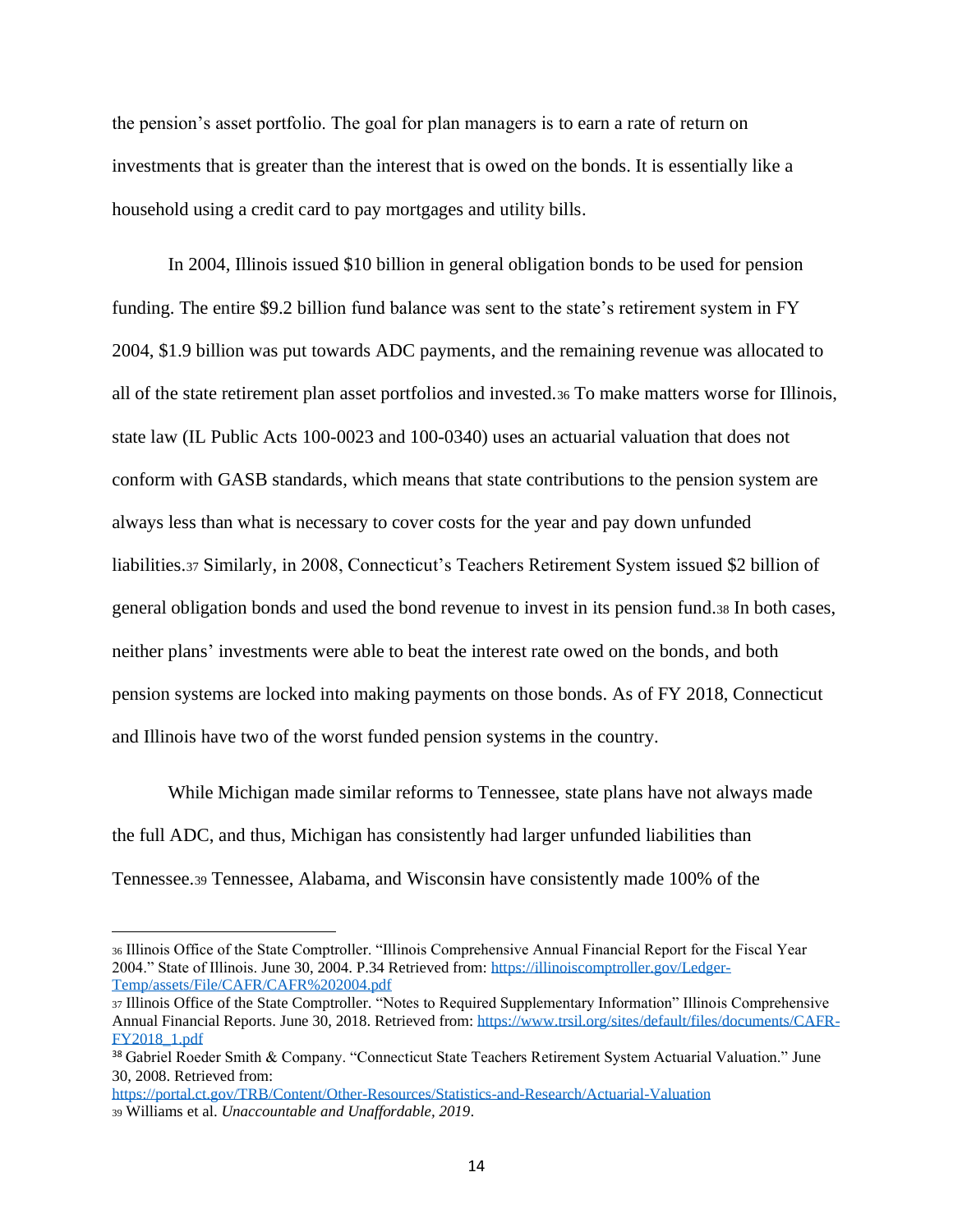<span id="page-14-0"></span>respective ADC payments. While that has helped make Wisconsin and Tennessee some of the best-funded pension plans in the country, it is not the only factor for success. As will be shown with Alabama, contributions alone will not save a pension plan.

For the TCRS Hybrid plan, both employers and members make contributions to the TCRS and 401(k) account as a percent of earnable compensation. The table below is recreated from the TCRS Hybrid Plan guide:

| Plan        | <b>Employer Contributions</b> | Member Contributions | <b>Total Contributions</b>                           |
|-------------|-------------------------------|----------------------|------------------------------------------------------|
| <b>TCRS</b> | 4%                            | 5%                   | 9%                                                   |
| 401(k)      | 5%                            | $2%$ *               | $7%$ *                                               |
| Total       | 9%                            | 7%                   | Amount Equal to 16% of member<br>earned compensation |

*Source: TCRS Hybrid Pension Plan Guide for State Employees and Teachers*

Note that members are automatically enrolled in the 401(k) plan to make member contributions of 2% of earnable compensation, and the member may opt-out or alter their contributions at any time. Members may make contributions greater than 2% up to the allowable amount by the IRS.

#### **TCRS Actuarial Valuations**

The Tennessee Retiree Group Trust (TRGT) was established in 2015 by a statutory enactment of the Tennessee General Assembly. This group trust pools funds from the various TCRS plans along with other assets in the custody of the State Treasurer solely for investment purposes. The stated primary investment objective is, "to establish a stable, diversified investment portfolio that, in the long term, will meet or exceed the assumed rate of return, as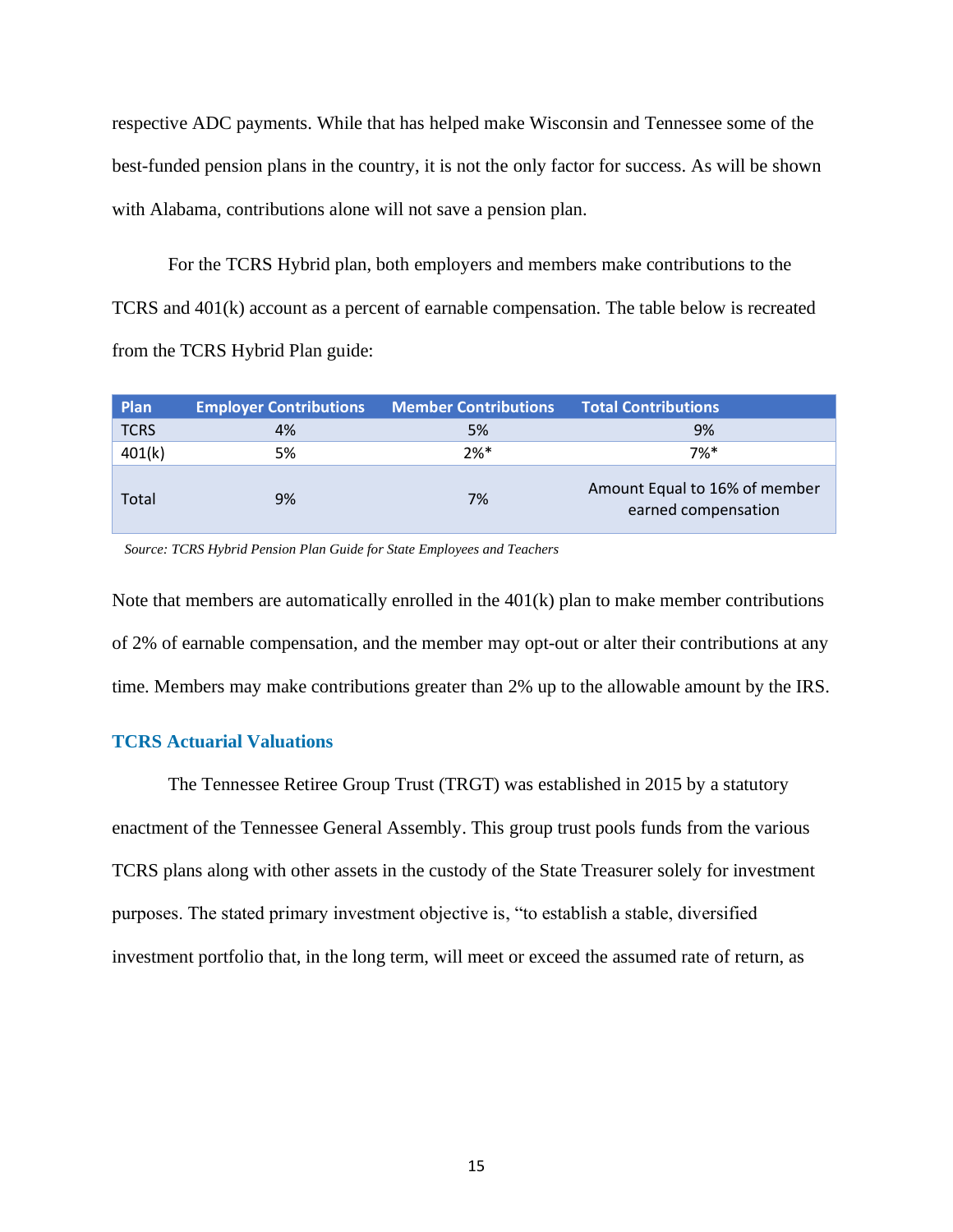adopted by the Board, in order to provide sufficient liquidity to pay beneficiaries in a timely manner."40



The figure and table below show the asset allocation of the TGRT as of the end of FY 2018:

| <b>Asset Class</b>                   | <b>Fair Value</b>   | <b>Percentage</b> |
|--------------------------------------|---------------------|-------------------|
| <b>Domestic Equity</b>               | \$15,382,953,801.00 | 31.04%            |
| Domestic Fixed Income                | \$14,558,721,699.00 | 29.37%            |
| <b>International Equity</b>          | \$7,333,130,584.00  | 14.79%            |
| <b>International Fixed Income</b>    | \$33,250,847.00     | 0.07%             |
| <b>Short-Term Securities</b>         | \$2,876,812,549.00  | 5.80%             |
| <b>Real Estate</b>                   | \$4,452,048,359.00  | 8.98%             |
| Private Equities & Strategic Lending | \$4,928,734,870.00  | 9.94%             |
| <b>Total</b>                         | \$49,565,652,709.00 | 100.00%           |

Investment performance is another important aspect of fund stability as well. Investing in riskier assets means that the investment returns will be more volatile year over year. In years that

<sup>40</sup> State of Tennessee Department of Treasury. "Tennessee Consolidated Retirement System CAFR." p. 59.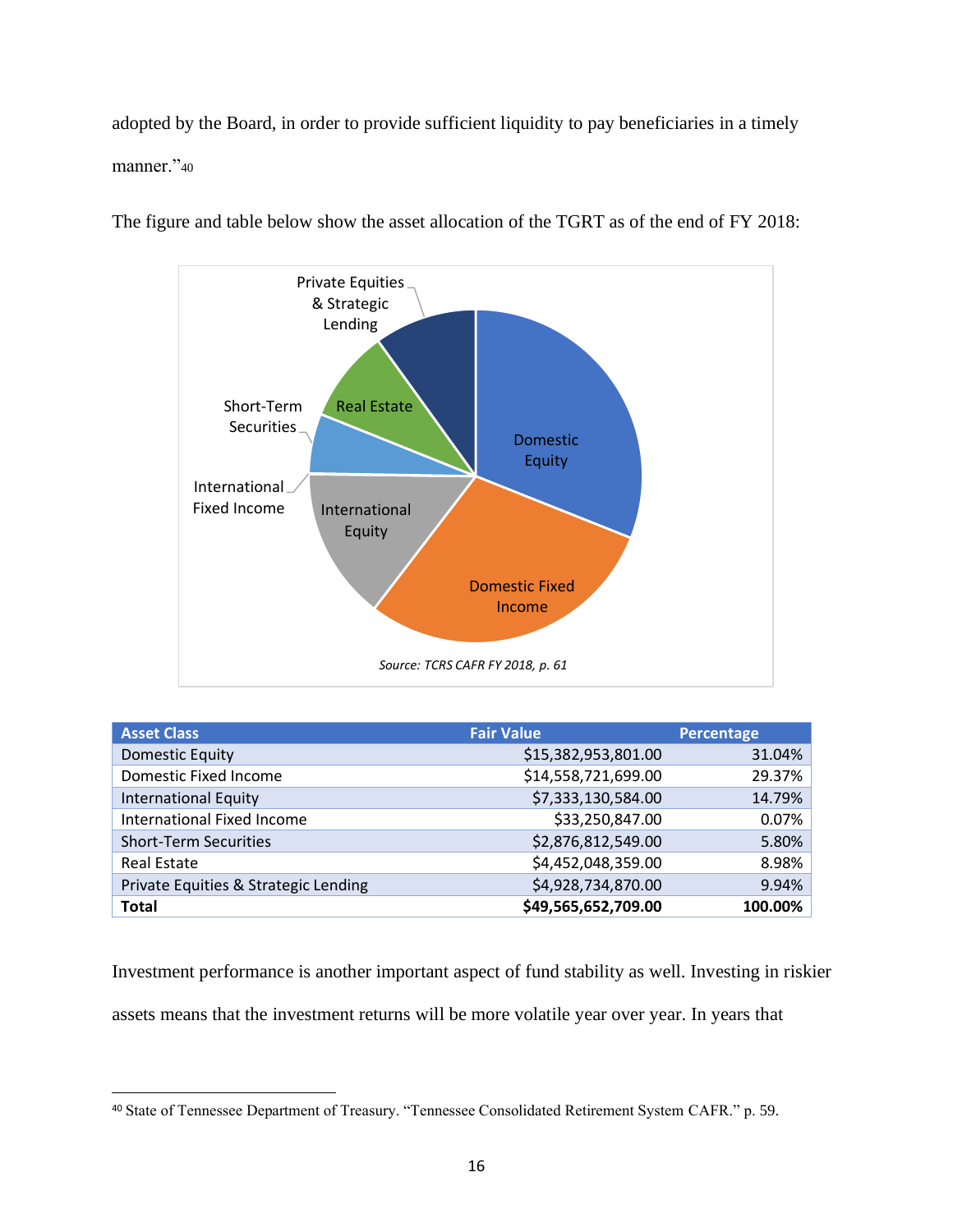investment returns fall short, any shortfall will have to be covered by member and state contributions.

The figure below shows the assumed rate of return and the actual 1-year return on investments for the TGRT:



*Sources: TGRT data came from the TCRS CAFR for FY 2018. Data on the S&P 500 was gathered from Yahoo Finance. Data on the average pension return was collected from the Center for Retirement Research's Public Plans Database and calculated by the author.* 

The TGRT has performed relatively close to the average return on pension investments, while the assumed rate of return has stayed at 7.5% until it was lowered to 7.25% in FY 2018. Research from Andonov, Hochberg, and Rauh note that pension funds whose boards have high fractions of *ex officio* members or members appointed by a state official underperform the most,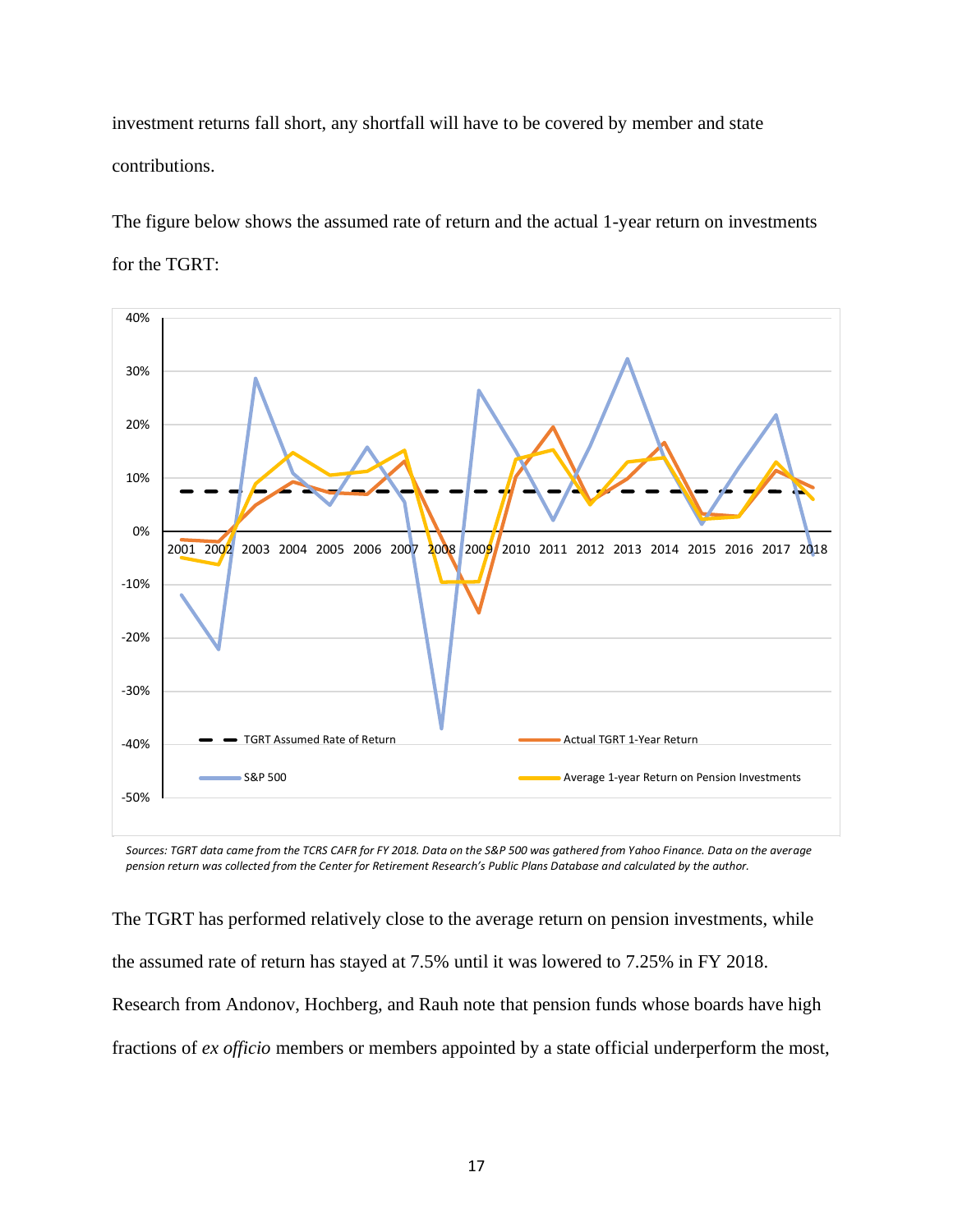<span id="page-17-0"></span>followed by funds whose boards have a high fraction of members elected by participants.<sup>41</sup> The Alabama Employee Retirement System and Judges Retirement System (both share the same Board of Control) and the Teachers Retirement System share a similar structure to the board of trustees for the TGRT (a 13-person board consisting of elected plan members and *ex officio*  members).<sup>42</sup> However, it is key to look at the role fiduciary responsibility plays in asset performance. The TGRT is focused on long-term investment, whereas Retirement Systems of Alabama (RSA) has different stated goals. Dove and Smith (2016) find the RSA has been shifting to riskier investment strategy, such as golf courses, luxury hotels, office buildings and print media.<sup>43</sup> The RSA is investing in private placements, specifically investments meant to encourage economic development in Alabama.<sup>44</sup> Dove and Smith (2016) note that while the Alabama Supreme Court ruled such investments are within RSA's authority,<sup>45</sup> the increased risk has cost the RSA investment returns and left the RSA in a worse position than the TCRS. Ultimately, the RSA is more volatile than the TGRT due to its sporadic investment policies.

#### **Methods for Liability Valuation**

As noted in the section discussing GASB 67 and 68, most state pension plans, including the TCRS, use a "blended discount rate" to determine the present value of liabilities. However, using a risk-free discount rate would better reflect the state's inability to default on liabilities.

[\\_pension\\_fund\\_board\\_composition\\_and\\_investment\\_performance\\_-\\_andonov\\_hochberg\\_and\\_rauh.pdf](https://www.hoover.org/sites/default/files/research/docs/16104_-_pension_fund_board_composition_and_investment_performance_-_andonov_hochberg_and_rauh.pdf) <sup>42</sup> Retirement Systems of Alabama. "Boards of Control for the TRS, ERS, and JRF." 2020. Online. Retrieved from: <https://www.rsa-al.gov/jrf/board-of-control/> and<https://www.rsa-al.gov/ers/board-of-control/> <sup>43</sup> Dove and Smith. "Alabama at the Crossroads." p. 43.

<sup>44</sup> Dove, John and Smith, Dan. "Alabama at the Crossroads: An Economic Guide to a Fiscally Sustainable Future." Mercatus Center at George Mason University. March 22, 2016. p. 42. Retrieved online:

<sup>41</sup> Andonov, Aleksandar; Hochberg, Yael V; and Rauh, Joshua D. "Pension Fund Board Composition and Investment Performance: Evidence from Private Equity." Hoover Institution Economics Working Papers. March 2016. Retrieved from: [https://www.hoover.org/sites/default/files/research/docs/16104\\_-](https://www.hoover.org/sites/default/files/research/docs/16104_-_pension_fund_board_composition_and_investment_performance_-_andonov_hochberg_and_rauh.pdf)

[https://www.mercatus.org/publications/urban-economics/alabama-crossroads-economic-guide-fiscally-sustainable](https://www.mercatus.org/publications/urban-economics/alabama-crossroads-economic-guide-fiscally-sustainable-future)[future](https://www.mercatus.org/publications/urban-economics/alabama-crossroads-economic-guide-fiscally-sustainable-future)

<sup>45</sup> Dove and Smith. "Alabama at the Crossroads." p. 43.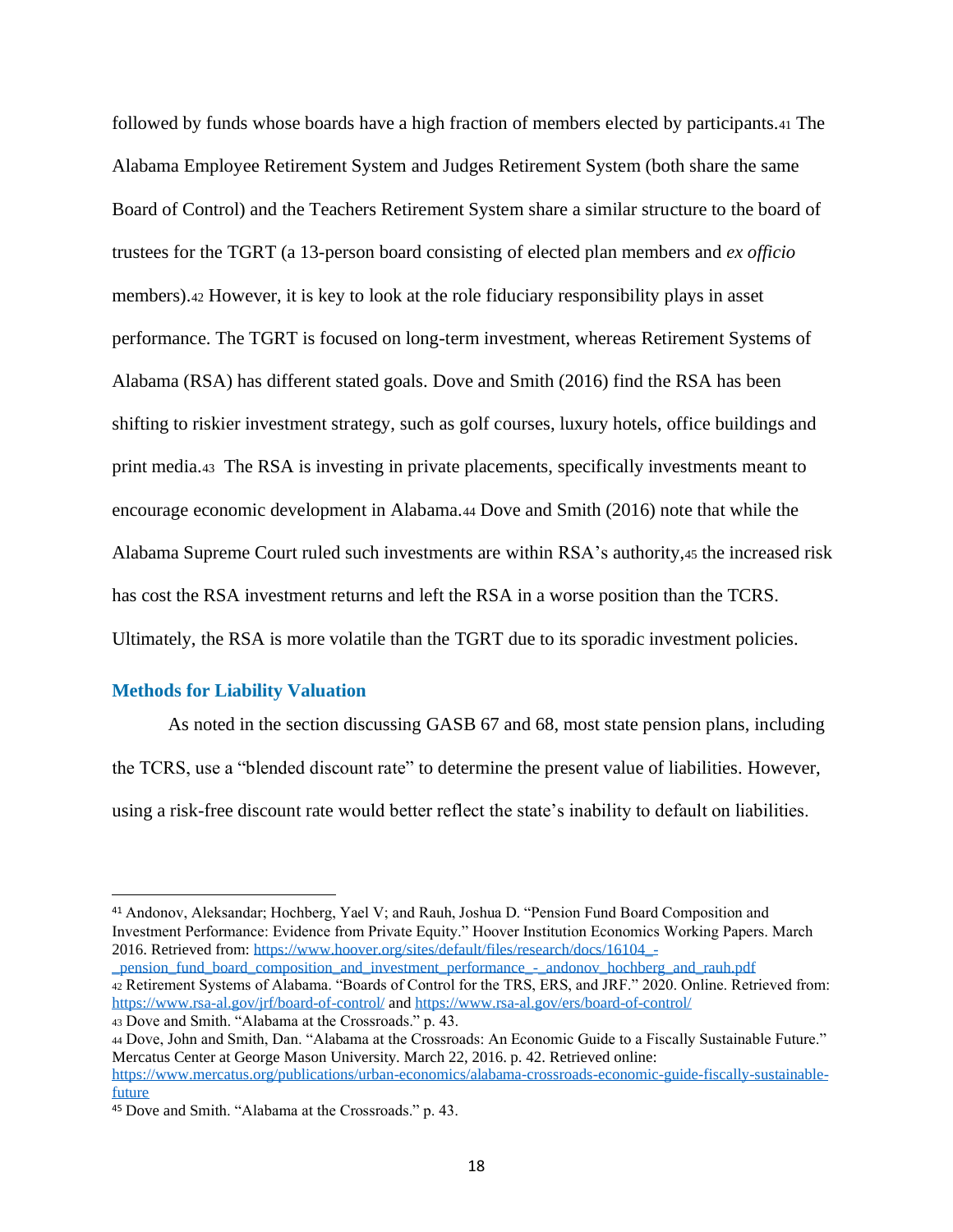The Society of Actuaries' Blue-Ribbon Panel on Public Pension Plan funding recommends, "the rate of return assumption should be based primarily on the current risk-free rate plus explicit risk premium or on other similar forward-looking techniques."<sup>46</sup> This is similar to the blended discount rate recommended by GASB. The blended discount rate used by TCRS remained at 7.5% from 2000-2017 until it was lowered to 7.25% in FY 2018.

Because U.S. Treasury bonds are insured with the full faith and credit of the United States government, the rate of return for these bonds is the best proxy for a risk-free rate. A valuation of liabilities based on a risk-free rate contrasts sharply with the overly optimistic assumptions used by nearly every public sector pension plan. Rauh (2018) comments:

*The logic of financial economics is very clear that measuring the value of a pension promise requires using the yields on bonds that match the risk and duration of that promise. Therefore, to reflect the present value cost of actually delivering on a benefit promise requires the use of a default-free yield curve, such as the Treasury yield curve. Financial economists have spoken in near unison on this point. The fact that the stock market, whose performance drives that of most pension plan investments, has earned high historical returns does not justify the use of these historical returns as a discount rate for measuring pension liabilities.*<sup>47</sup>

For this reason, it is recommended that states use the lower discount rate. In its annual pension report *Unaccountable and Unaffordable*, researchers at the American Legislative Exchange Council use a risk-free rate (based on U.S. Treasury bond yields) and a fixed discount rate (4.5%) in comparison to discount rates provided in state financial documents. For the 2019 report, a 15-year midpoint, using a hypothetical 15-year U.S. Treasury bond yield, is used to

<sup>46</sup> *Report of the Blue-Ribbon Panel on Public Pension Plan Funding*. Society of Actuaries. 2014. Retrieved from: <https://www.soa.org/brpreport364/>

<sup>47</sup> Rauh, Jonathan D. Testimony Before the Joint Select Committee on Solvency of Multiemployer Pension Plans. United States Senate & United States House of Representatives. July 25, 2018. <https://www.pensions.senate.gov/sites/default/files/25JUL2018RauhSTMNT.pdf>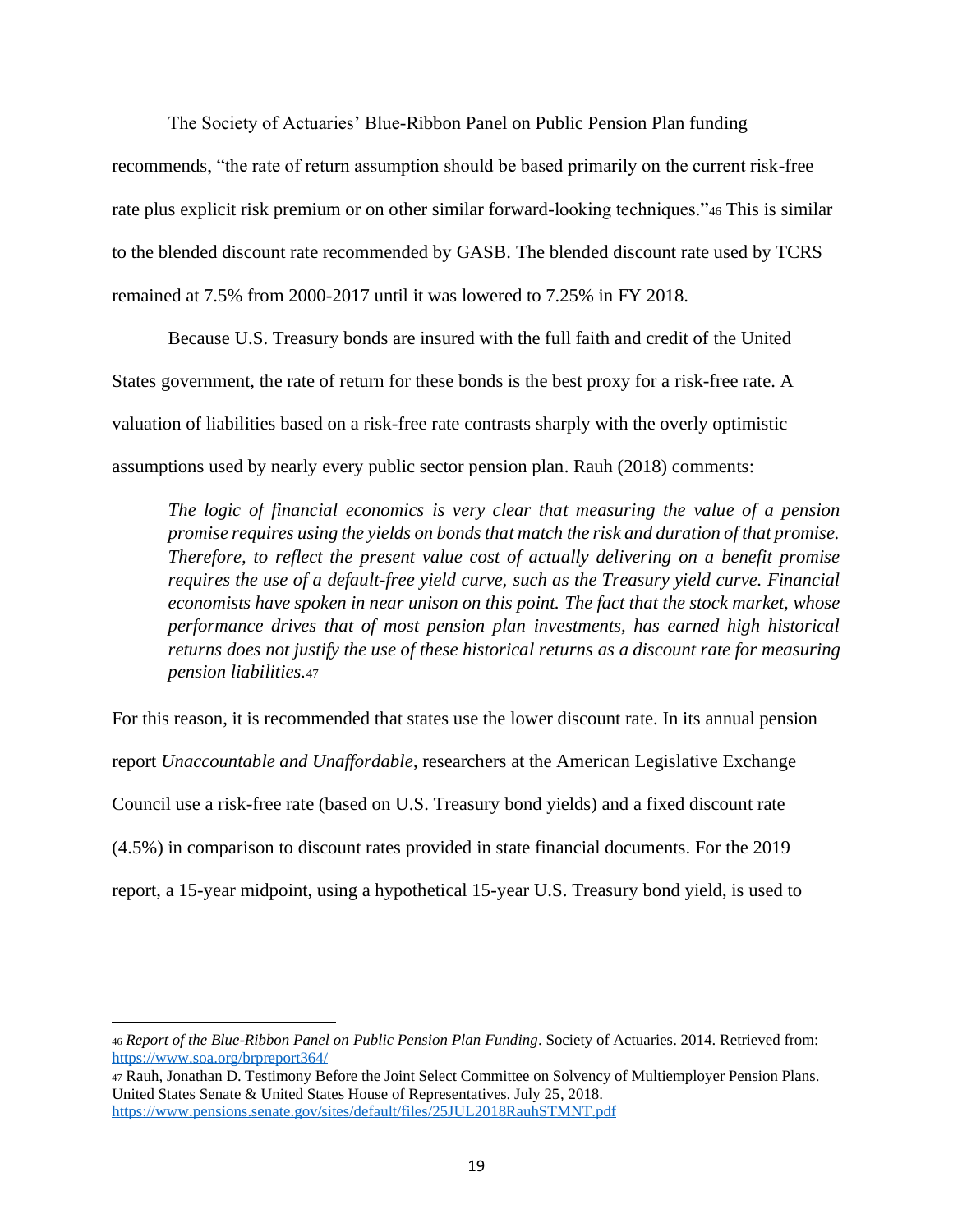derive an estimated risk-free discount rate of 2.96%. This is calculated as the average of the 10 year and 20-year bond yields.<sup>48</sup>

The 15-year midpoint comes from the GASB recommendation that a pension plan take no longer than 30 years to pay off its pension liabilities. While state financial documents are not required to report their liabilities projected over a time series (i.e., reporting total liability due per year for the next 75 years), this report must assume the midpoint of state liabilities in order to recalculate state liabilities under different discount rate.<sup>49</sup> The floating risk-free discount rate is shown in the table below:

| Risk-Free Rate by Year of Fiscal Year |       |          |       |       |       |       |        |       |       |
|---------------------------------------|-------|----------|-------|-------|-------|-------|--------|-------|-------|
| 2009                                  | 2010  | 2011     | 2012  | 2013  | 2014  | 2015  | 2016   | 2017  | 2018  |
| 3.69%                                 | 3.63% | $3.20\%$ | 2.17% | 2.74% | 2.81% | 2.35% | 2.03%⊺ | 2.49% | 2.96% |

*Source: Savidge, et al. Unaccountable and Unaffordable 2019*.

This methodology was developed by Bob Williams and Andy Biggs when this report was created by State Budget Solutions, which is now a project of the Center State Fiscal Reform at ALEC. It normalizes the liability values across plans and presents a more prudent valuation of liabilities than many state benefit plans with more rosy assumptions (such as higher discount rates). The inclusion of the fixed discount rate of 4.5%, was added by Thurston Powers in *Unaccountable and Unaffordable, 2018*.<sup>50</sup>

Discount rates used for pension plans can vary even among plans within a state. The use of a risk-free discount rate normalizes discount rates across pension plans, providing the means to assess present value of liabilities across plans. This provides a basis of comparison for liabilities and funding ratios across the 50 states. Other variables provided by state financial

<sup>48</sup> Williams, et al. *Unaccountable and Unaffordable*

<sup>49</sup> Williams, et al. *Unaccountable and Unaffordable* 2020.

<sup>50</sup> Powers, Thurston; Smith, Christine; Williams, Bob; and Williams, Jonathan. Unaccountable and Unaffordable 2018. American Legislative Exchange Council. 2018. Retrieved from <https://www.alec.org/publication/unaccountable-and-unaffordable-2018/>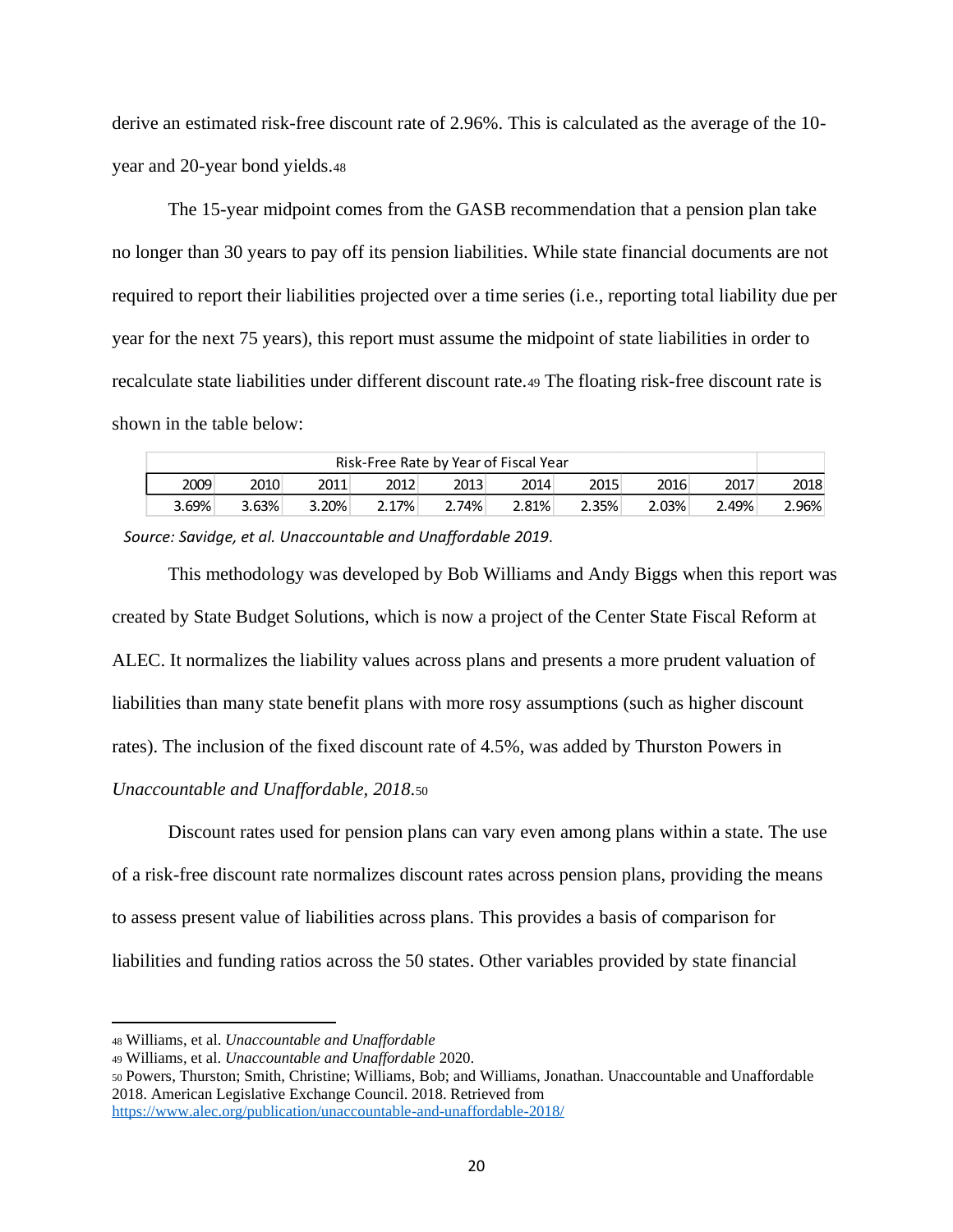documents such as mortality rates, demographics and health care costs were assumed to be correct and not normalized across plans.

This is a more prudent discount rate than many plans offer. The formula for calculating a risk-free present value for a liability requires first finding the future value of the liability. That formula, in which " $i$ " represents a plan's assumed discount rate, is shown by equation 651:

(6) Future Value = Actuarial Accrued Liability  $\times$   $(1 + i)^{15}$ 

The second step is to discount the future value to arrive at the present value of the more reasonably valued liability. That formula is shown in equation 7 below, where "*i*" represents either the risk-free or fixed discount rate52:

(7) Present Value = 
$$
\frac{\text{Future Value}}{(1+i)^{15}}
$$

The differences in liability valuations for the TCRS Legacy and Hybrid plans (aggregated) in FY 2018 can be seen in the chart below:



*Source: Savidge, et al. Unaccountable and Unaffordable 2019.*

<sup>51</sup>Williams, et al. "Unaccountable and Unaffordable" 2020.

<sup>52</sup> Williams, et al. "Unaccountable and Unaffordable" 2020.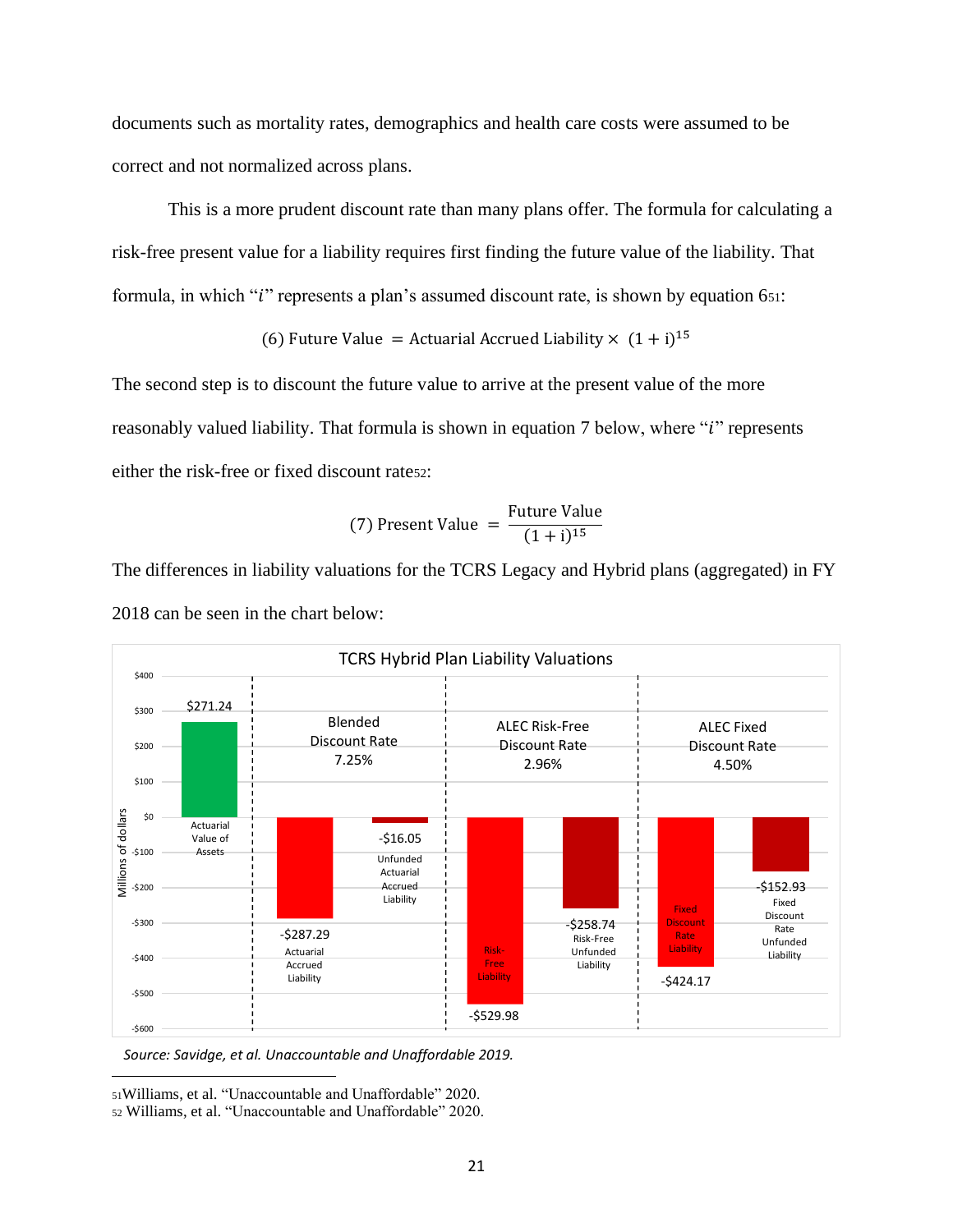<span id="page-21-0"></span>

*Source: Savidge, et al. Unaccountable and Unaffordable 2019.*

Note that these liability valuations vary greatly, even with relatively small changes to the discount rate assumptions.

#### **Unfunded Liability Growth: How TCRS Compares Across the Nation**

Most state government public pension systems are drastically underfunded. A report from the American Legislative Exchange Council Found that, when controlling for discount rates, unfunded pension liabilities from state pension plans reached \$4.9 trillion in Fiscal Year 2018.<sup>53</sup> Generally, public pension underfunding is due to a combination of four attributes: intentional underfunding, poor management, market conditions and volatility, and benefit design issues.

<sup>53</sup> Williams, et al. "Unaccountable and Unaffordable" 2020.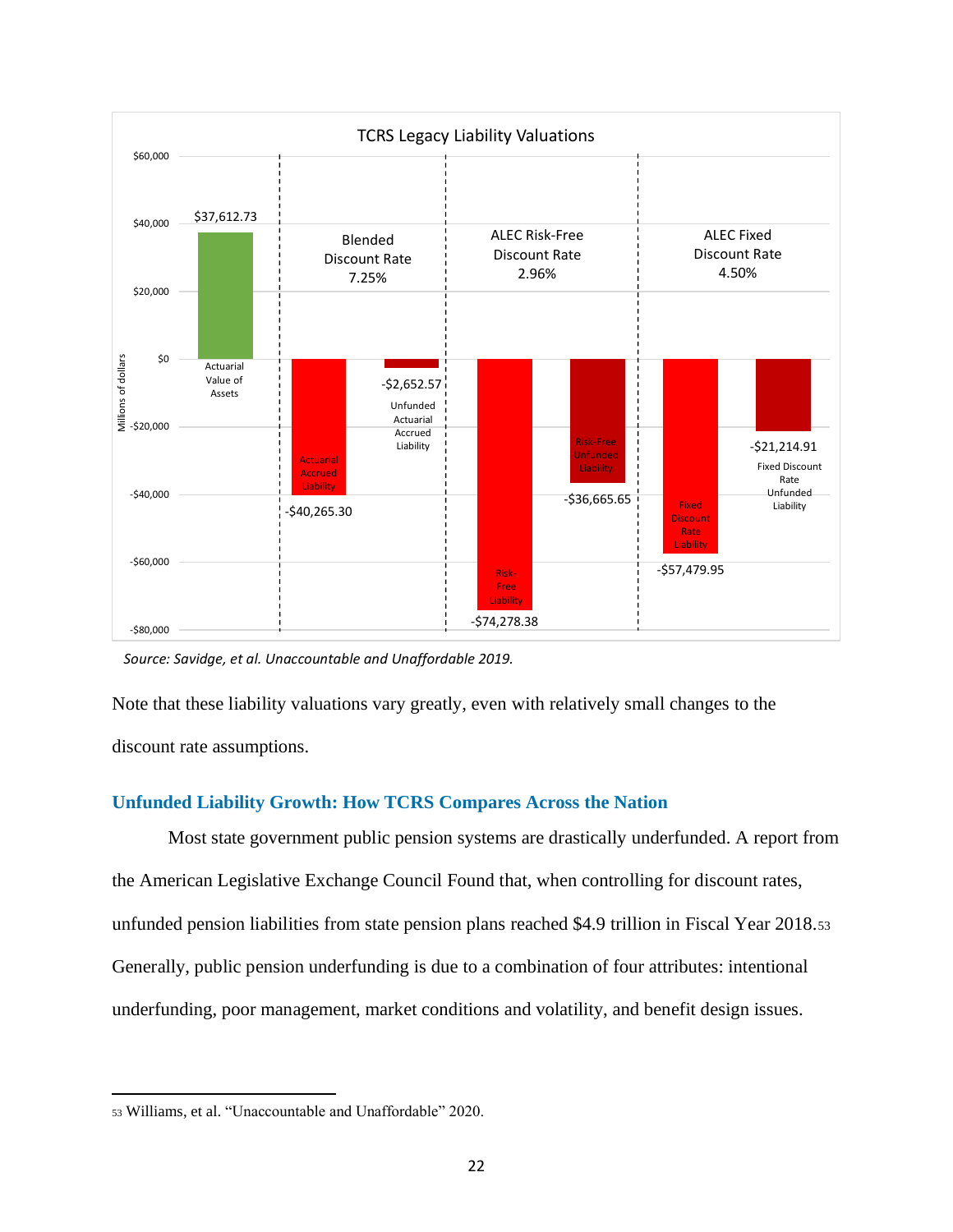Intentional underfunding and poor management often go together. State policymakers consistently do not make the necessary actuarially determined contributions. Another important indicator of the health of a defined benefit pension plan is the funding ratio. The figure and table below show the funding ratios using the ALEC fixed discount rate of 4.5% to control for discount rates over time:



| <b>State</b>         | 2012   | 2013   | 2014   | 2015   | 2016   | 2017   | 2018   |
|----------------------|--------|--------|--------|--------|--------|--------|--------|
| Weighted Average (50 |        |        |        |        |        |        |        |
| States)              | 41.60% | 41.60% | 43.00% | 43.00% | 43.20% | 43.80% | 45.20% |
| Wisconsin            | 86.61% | 86.63% | 86.66% | 86.66% | 86.67% | 87.91% | 87.92% |
| Michigan             | 38.11% | 38.44% | 37.65% | 37.88% | 38.34% | 42.02% | 43.55% |
| Tennessee            | 60.58% | 61.25% | 63.85% | 62.84% | 62.89% | 65.23% | 70.30% |
| Alabama              | 40.37% | 40.23% | 41.03% | 41.43% | 41.24% | 42.76% | 45.74% |
| Illinois             | 29.95% | 29.76% | 31.45% | 32.49% | 32.68% | 33.71% | 33.30% |
| Connecticut          | 29.88% | 30.17% | 30.80% | 29.46% | 30.97% | 31.35% | 32.59% |

*Source: Savidge, et al. Unaccountable and Unaffordable 2019.*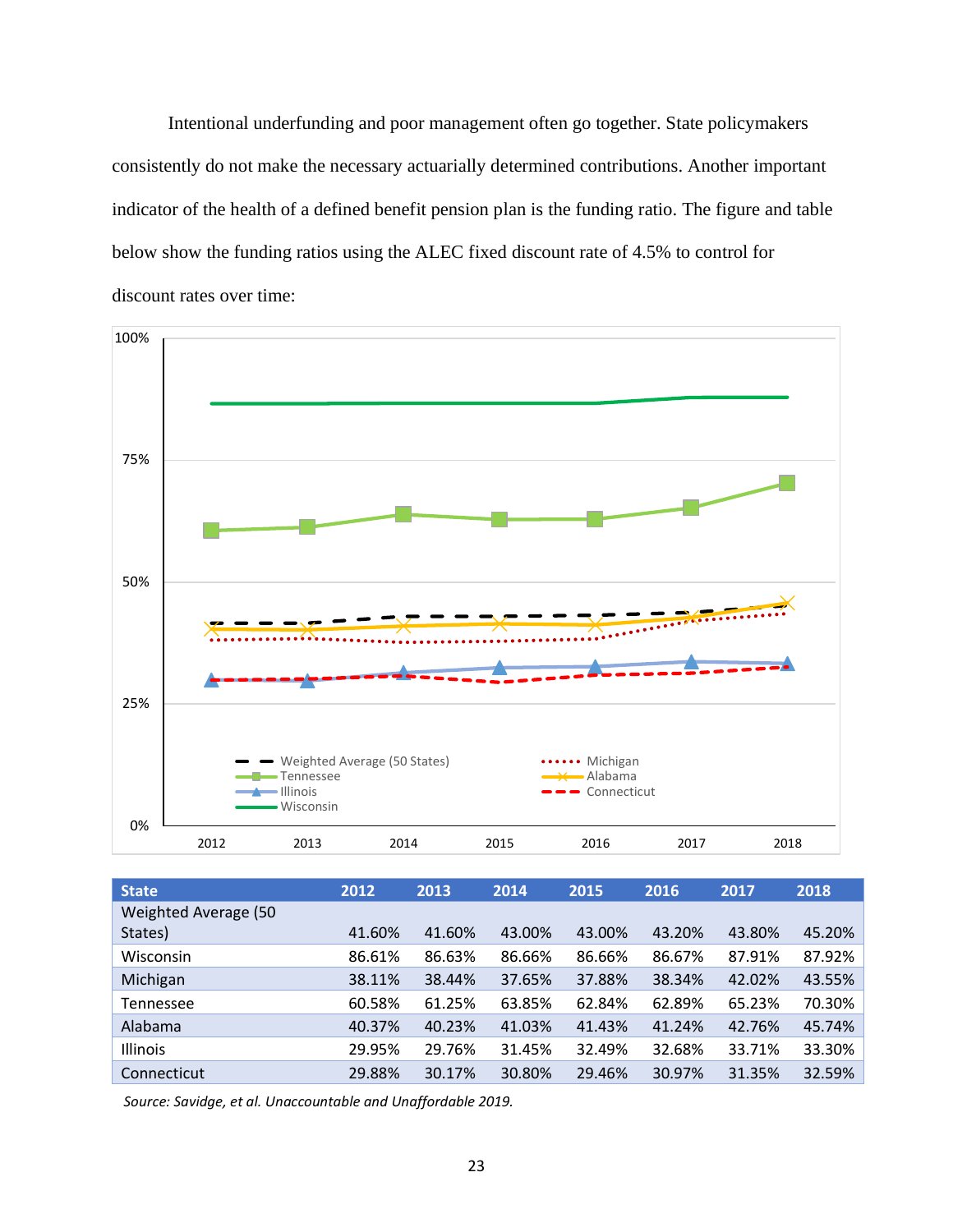The dark dotted line in the middle indicates a weighted average of all the state public pension funding ratios. Consistently, Wisconsin and Tennessee have performed well above average since 2012. Michigan, Illinois, and Connecticut have funding ratios below average. Alabama's funding ratio has hovered around the weighted average. While Alabama changed their pension plans to a two-tiered system in 2012, these reforms have not been enough to stave off the growth in liabilities.<sub>54</sub>

It is important to note that while Michigan transitioned its State Employee Retiree System to a hybrid plan in 1996 and the Public School Employee Retiree plan in 2016, Michigan also made mistakes. By failing to make the full ADC payments consistently and properly funding retirement plans, unfunded liabilities still accumulated in both the hybrid plans and traditional defined benefit plans in Michigan. The situation in Michigan, however, could have been much worse. A study conducted by Dreyfuss (2011) found that Michigan's reforms saved taxpayers \$167 million in pension liabilities, \$2.3 billion to \$4.3 billion in unfunded liabilities, and improved the political incentives of pension funding.<sup>55</sup> Another study by Randazzo and Bui (2016) found that unfunded liabilities would have been \$2 billion greater. However, they also discovered that if management of the pension plans been improved (specifically making necessary contributions and matching assumed rates of return with actual rates of return), the Michigan State Retirement System would be roughly \$7.7 billion better off in 2016 than if no reforms were made.<sup>56</sup> By reforming the retirement system so that all new members are enrolled in a hybrid plan like Tennessee, Michigan can steadily improve its retirement plans and reduce

<sup>54</sup> Dove and Smith. "Alabama at the Crossroads." p. 25.

<sup>55</sup> Dreyfuss, Richard C. "Policy Brief: Estimated Savings from Michigan's 1997 State Employees Pension Plan Reform." Mackinac Center for Public Policy. 23 June 2011. Retrieved from:<https://www.mackinac.org/15672> <sup>56</sup> Randazzo, Anthony and Bui, Truong. "Did Pension Reform Improve Sustainability of Pension Plans? Evidence from Counterfactual Analysis of Michigan and Alaska." Reason Foundation Policy Study No. 450. Mar 2016. Retrieved online[: https://reason.org/wp-content/uploads/files/ps450\\_pension\\_reform\\_sustainability\\_effects.pdf](https://reason.org/wp-content/uploads/files/ps450_pension_reform_sustainability_effects.pdf)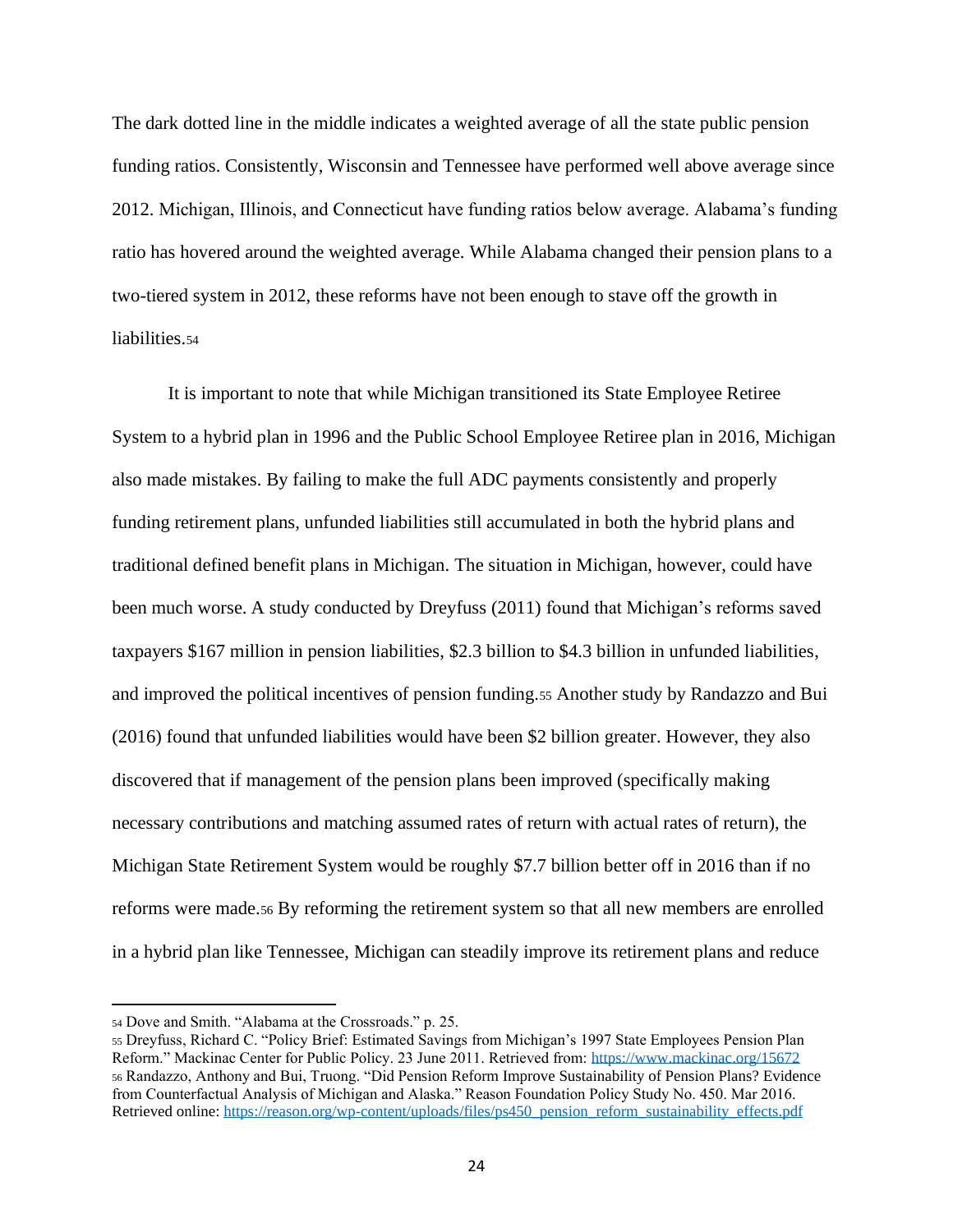<span id="page-24-0"></span>its unfunded liabilities. Meanwhile, Illinois and Connecticut have consistently had funding ratios well below the weighted average, with two of the worst risk-free funding ratios in the ALEC reports.<sup>57</sup> In addition, even when using the more prudent ALEC risk-free rate, Tennessee has consistently been ranked as one of the best-funded pension plans in the country.<sup>58</sup> In another study by the Pew Charitable Trusts listed the TCRS as one of the best-funded and managed pension systems in the country.<sup>59</sup>

#### **Keeping TCRS Competitive: Recommendations for Further Reform**

One reform the TCRS could immediately adopt to remain competitive is lowering their discount rate to the private sector average of 4.00%60, or better yet, to a risk-free rate. Given the variance in discount rates, the Powers et al. (2018) incorporated a fixed discount rate of 4.50%.<sup>61</sup> The fixed discount rate provides a basis of comparison in years that see large changes to the riskfree discount rate.

A second reform is to vary benefit or contribution rates based on the funding of the plan, such as in Wisconsin and Maine. Wisconsin has the best-funded ratio of any public pension system in the country at 70.37%, controlling for difference in discount rates, because it has a variable benefit rate, meaning the disbursement varies over time. State retirees are entitled to a low, guaranteed pension payment paired with a variable payment based on the pension system's funding ratio.<sup>62</sup> when tax revenue is lower during economic recessions, the fund lowers payments to retirees and allows the fund to recover rather than exhausting the fund or taking on

<sup>57</sup> Williams, et al. "Unaccountable and Unaffordable" 2020.

<sup>58</sup> Savidge, et al. "Unaccountable and Unaffordable" 2020 and Powers, et al. "Unaccountable and Unaffordable" (Multiple Years).

<sup>59</sup> "The State Pension Funding Gap: 2017." Pew Charitable Trusts. June 2019. Retrieved online: <https://www.pewtrusts.org/en/research-and-analysis/issue-briefs/2019/06/the-state-pension-funding-gap-2017> <sup>60</sup> "ERISA 4022 Lump Sum Interest Rates." Pension Benefit Guaranty Corporation (PBGC). Last updated Nov. 2019. Retrieved from:<https://www.pbgc.gov/prac/interest/vls#How-these-rates-are-used>

<sup>61</sup> Powers, Thurston, et al. *Unaccountable and Unaffordable, 2018.*

<sup>62</sup> Seyfert, Kerri. "The Wisconsin Retirement System Is Fully Funded." Reason Foundation. Jan. 2020.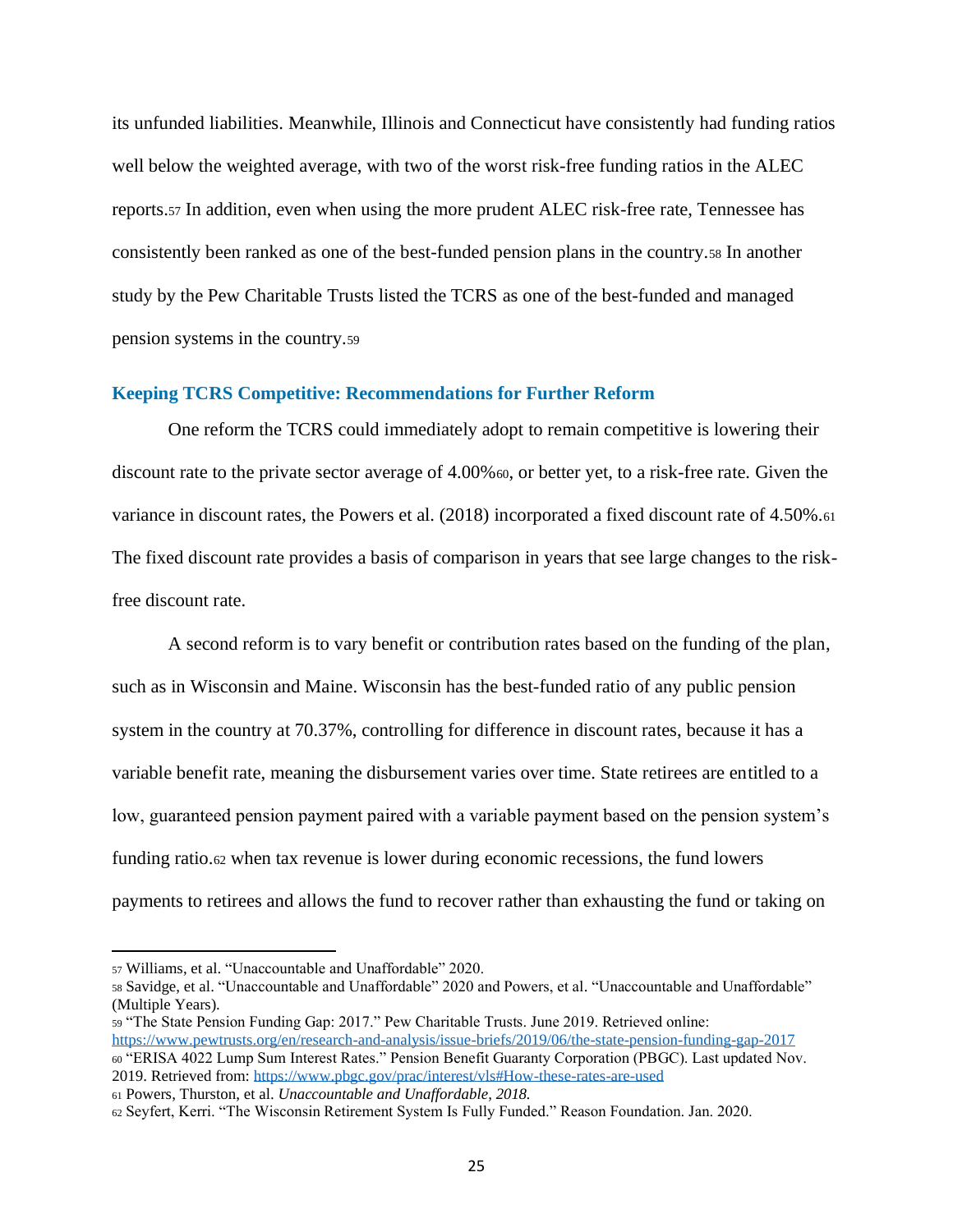debt to keep making payments.<sup>63</sup> While the plan has been criticized for diminishing benefits during economic downturns, it has succeeded in providing retirement security with few significant changes to the plan since 1975.<sup>64</sup>

In 2016, Maine pursued a series of reforms to implement variable contribution rates for their state pension system.<sup>65</sup> Due to these reforms, in the past two years, Maine's unfunded pension liabilities have decreased by almost \$10 billion (about 50%). Normally, employer contribution rates fluctuate to meet the ARC or other contribution standards, whereas employee contributions are a fixed rate set by contract. Under a "risk-sharing" plan, changes in the ARC result in changes in contributions for both employer and employee.

The models share a key aspect: both Maine and Wisconsin have automatic "triggers," either on contribution rates, benefit rates, or cost of living adjustments. These triggers serve as an objective management tool to ensure pensions are funded. Automatic adjustments based on actuarial science are difficult to argue against, particularly when the potential deviation will underfund the pension system.

Ultimately, the best way to prevent the growth of unfunded pension liabilities is to transition to a fully defined contribution system for all new hires. As Smith and Al-Bawwab (2019) note, Keynesian economics overturned the historic tradition of maintaining balanced budgets.<sup>66</sup> With the "loss of that old-time fiscal religion," policymakers have promised public

<sup>63</sup> Seyfert, Kerri. "The Wisconsin Retirement System Is Fully Funded."

<sup>64</sup> Stein, Jason. "Wisconsin's fully funded pension system is one of a kind." Milwaukee Journal Sentinel. Sept. 26 2016. Retrieved from: [https://projects.jsonline.com/news/2016/9/26/wisconsins-fully-funded-pension-system-is-one](https://projects.jsonline.com/news/2016/9/26/wisconsins-fully-funded-pension-system-is-one-of-a-kind.html)[of-a-kind.html](https://projects.jsonline.com/news/2016/9/26/wisconsins-fully-funded-pension-system-is-one-of-a-kind.html)

<sup>65</sup> Braun, Martin Z. "Public Pensions Adopt Cost Sharing Mechanisms to Stem Volatility." Bloomberg. July 17, 2018. [https://www.bloomberg.com/news/articles/2018-07-17/public-pensions-adopt-cost-sharing-mechanisms-to](https://www.bloomberg.com/news/articles/2018-07-17/public-pensions-adopt-cost-sharing-mechanisms-to-stem-volatility)[stem-volatility](https://www.bloomberg.com/news/articles/2018-07-17/public-pensions-adopt-cost-sharing-mechanisms-to-stem-volatility)

<sup>66</sup> Smith, Daniel J and Al-Bawwab, Rania. "Breaking Bad: Public Pensions and the Loss of that Old-Time Fiscal Religion," *The Independent Review*. Forthcoming 2020. Retrieved online: [https://papers.ssrn.com/sol3/papers.cfm?abstract\\_id=2743279](https://papers.ssrn.com/sol3/papers.cfm?abstract_id=2743279)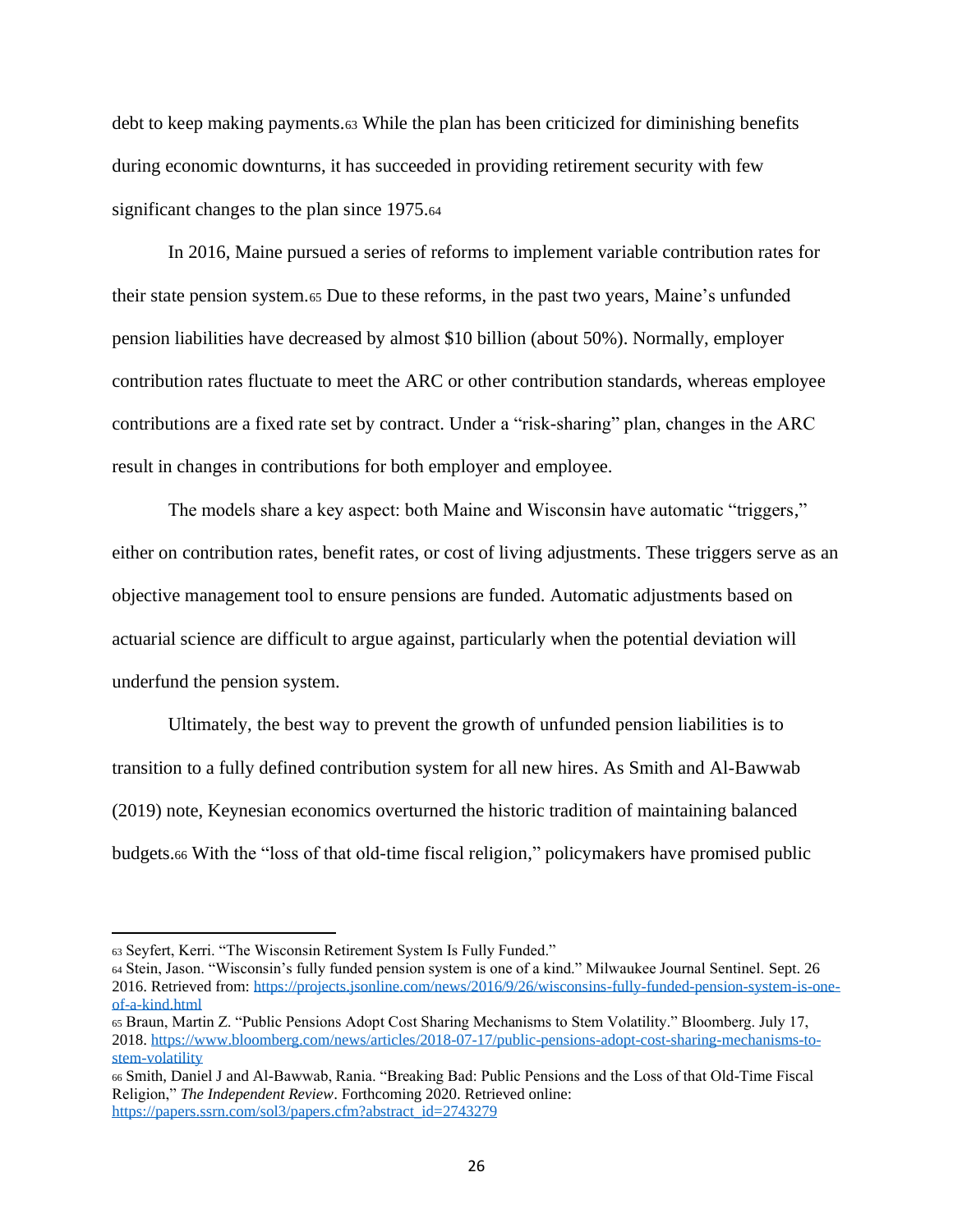<span id="page-26-0"></span>workers retirement benefits without adequately funding these obligations and have circumvented traditional balanced budget requirements, undermining taxpayer constraints on spending. Smith and Al-Bawwab note that transitioning public pensions to defined contribution retirement accounts would help restore taxpayer constraint.<sup>67</sup> In addition, while defined contribution retirement benefits are not as generous as defined benefit plan, they are more portable. The 401(k) portion of the TCRS Hybrid plans require no vesting period, and members can opt-out or alter benefits at any time they wish. The money the employee contributes can also be withdrawn if the member leaves the TCRS. While Tennessee has managed to stay fiscally responsible by properly funding pension benefits without putting an undue burden on taxpayers, fiscal discipline can be easily lost and very difficult to restore. Transitioning to defined contribution could help the TCRS provide flexible benefits to members without placing a large tax burden on taxpayers.

#### **Conclusion**

In short, the TCRS took many positive steps, such as consistently making the full ADC payment and transitioning new hires to a hybrid plan, to make it one of the most competitive pension systems in the country. There are continued steps the TCRS can take, such as lowering the discount rate, vary benefit and contribution rates, and transition new hires to a fully defined contribution plan that can help make the TCRS better prepared for the future.

<sup>67</sup> Smith and Al-Bawwab. "Breaking Bad."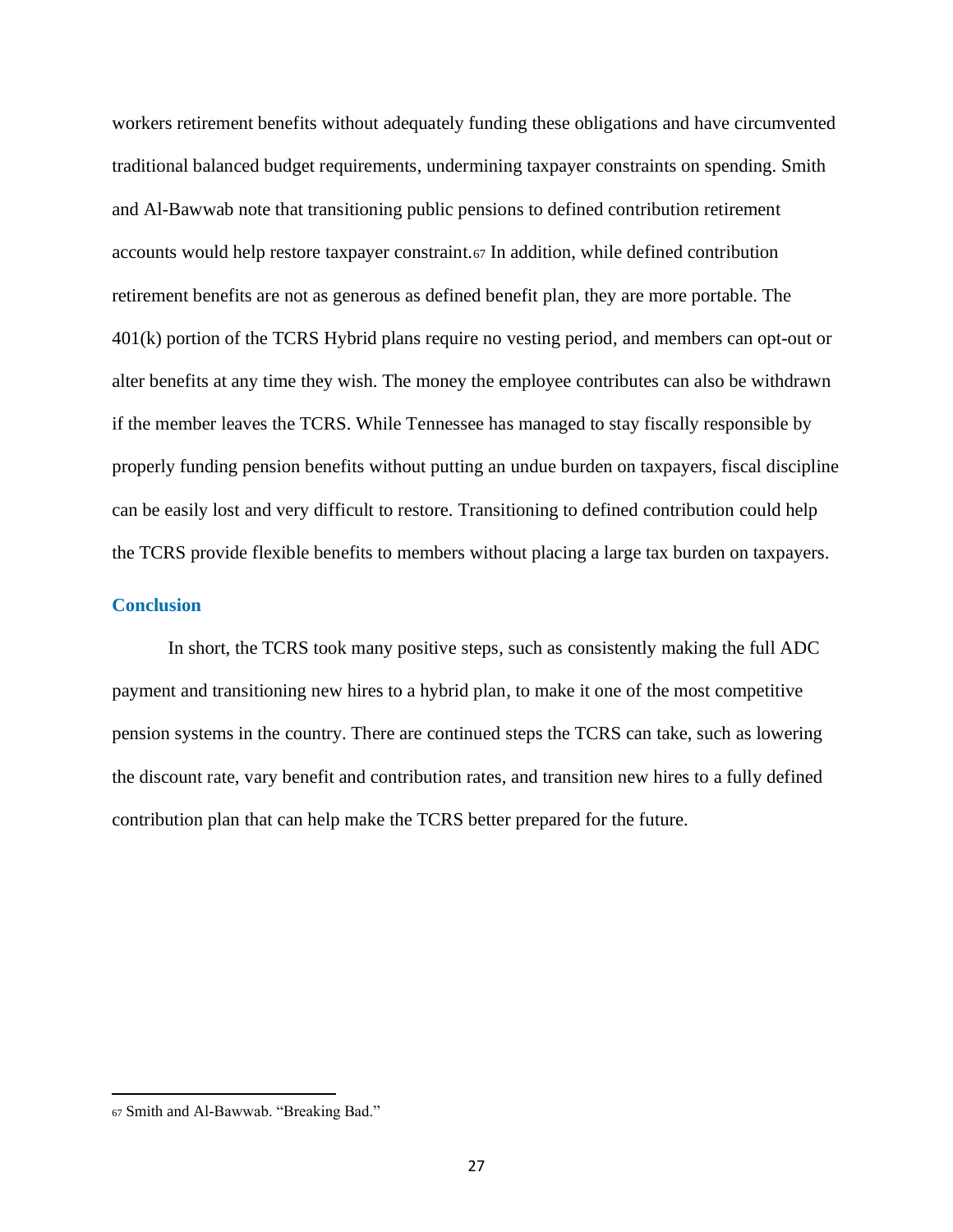#### <span id="page-27-0"></span>**References**

- American Academy of Actuaries. "The 80% Pension Funding Standard Myth." American Academy of Actuaries Issue Brief. July 2012. Retrieved from: [https://www.actuary.org/sites/default/files/files/80\\_Percent\\_Funding\\_IB\\_071912.pdf](https://www.actuary.org/sites/default/files/files/80_Percent_Funding_IB_071912.pdf)
- Braun, Martin Z. "Public Pensions Adopt Cost Sharing Mechanisms to Stem Volatility." Bloomberg. July 17, 2018. [https://www.bloomberg.com/news/articles/2018-07-17/public](https://www.bloomberg.com/news/articles/2018-07-17/public-pensions-adopt-cost-sharing-mechanisms-to-stem-volatility)[pensions-adopt-cost-sharing-mechanisms-to-stem-volatility](https://www.bloomberg.com/news/articles/2018-07-17/public-pensions-adopt-cost-sharing-mechanisms-to-stem-volatility)
- Dove, John and Smith, Dan. "Alabama at the Crossroads: An Economic Guide to a Fiscally Sustainable Future." Mercatus Center at George Mason University. March 22, 2016. p. 42. Retrieved online: [https://www.mercatus.org/publications/urban-economics/alabama](https://www.mercatus.org/publications/urban-economics/alabama-crossroads-economic-guide-fiscally-sustainable-future)[crossroads-economic-guide-fiscally-sustainable-future](https://www.mercatus.org/publications/urban-economics/alabama-crossroads-economic-guide-fiscally-sustainable-future)
- Dreyfuss, Richard C. "Policy Brief: Estimated Savings from Michigan's 1997 State Employees Pension Plan Reform." Mackinac Center for Public Policy. June 23, 2011. Retrieved from:<https://www.mackinac.org/15672>
- "ERISA 4022 Lump Sum Interest Rates." Pension Benefit Guaranty Corporation (PBGC). Last updated Nov. 2019. Retrieved from: [https://www.pbgc.gov/prac/interest/vls#How-these](https://www.pbgc.gov/prac/interest/vls#How-these-rates-are-used)[rates-are-used](https://www.pbgc.gov/prac/interest/vls#How-these-rates-are-used)
- Findley. "Tennessee Consolidated Retirement System Hybrid Pension Plans Actuarial Valuation and Report." June 30, 2018. Retrieved from: [https://treasury.tn.gov/Portals/0/Documents/Retirement/Actuarial/ActuarialValuation201](https://treasury.tn.gov/Portals/0/Documents/Retirement/Actuarial/ActuarialValuation2018-Hybrid.pdf) [8-Hybrid.pdf](https://treasury.tn.gov/Portals/0/Documents/Retirement/Actuarial/ActuarialValuation2018-Hybrid.pdf)
- Findley. "Tennessee Consolidated Retirement System Legacy Pension Plans Actuarial Valuation and Report." June 30, 2018. Retrieved from: [https://treasury.tn.gov/Portals/0/Documents/Retirement/Actuarial/ActuarialValuation201](https://treasury.tn.gov/Portals/0/Documents/Retirement/Actuarial/ActuarialValuation2018-Legacy.pdf) [8-Legacy.pdf](https://treasury.tn.gov/Portals/0/Documents/Retirement/Actuarial/ActuarialValuation2018-Legacy.pdf)
- Gabriel Roeder Smith & Company. "Connecticut State Teachers Retirement System Actuarial Valuation." June 30, 2008. Retrieved from: [https://portal.ct.gov/TRB/Content/Other-Resources/Statistics-and-Research/Actuarial-](https://portal.ct.gov/TRB/Content/Other-Resources/Statistics-and-Research/Actuarial-Valuation)[Valuation](https://portal.ct.gov/TRB/Content/Other-Resources/Statistics-and-Research/Actuarial-Valuation)
- Illinois Office of the State Comptroller. "Illinois Comprehensive Annual Financial Report for the Fiscal Year 2004." State of Illinois. June 30, 2004. P.34 Retrieved from: <https://illinoiscomptroller.gov/Ledger-Temp/assets/File/CAFR/CAFR%202004.pdf>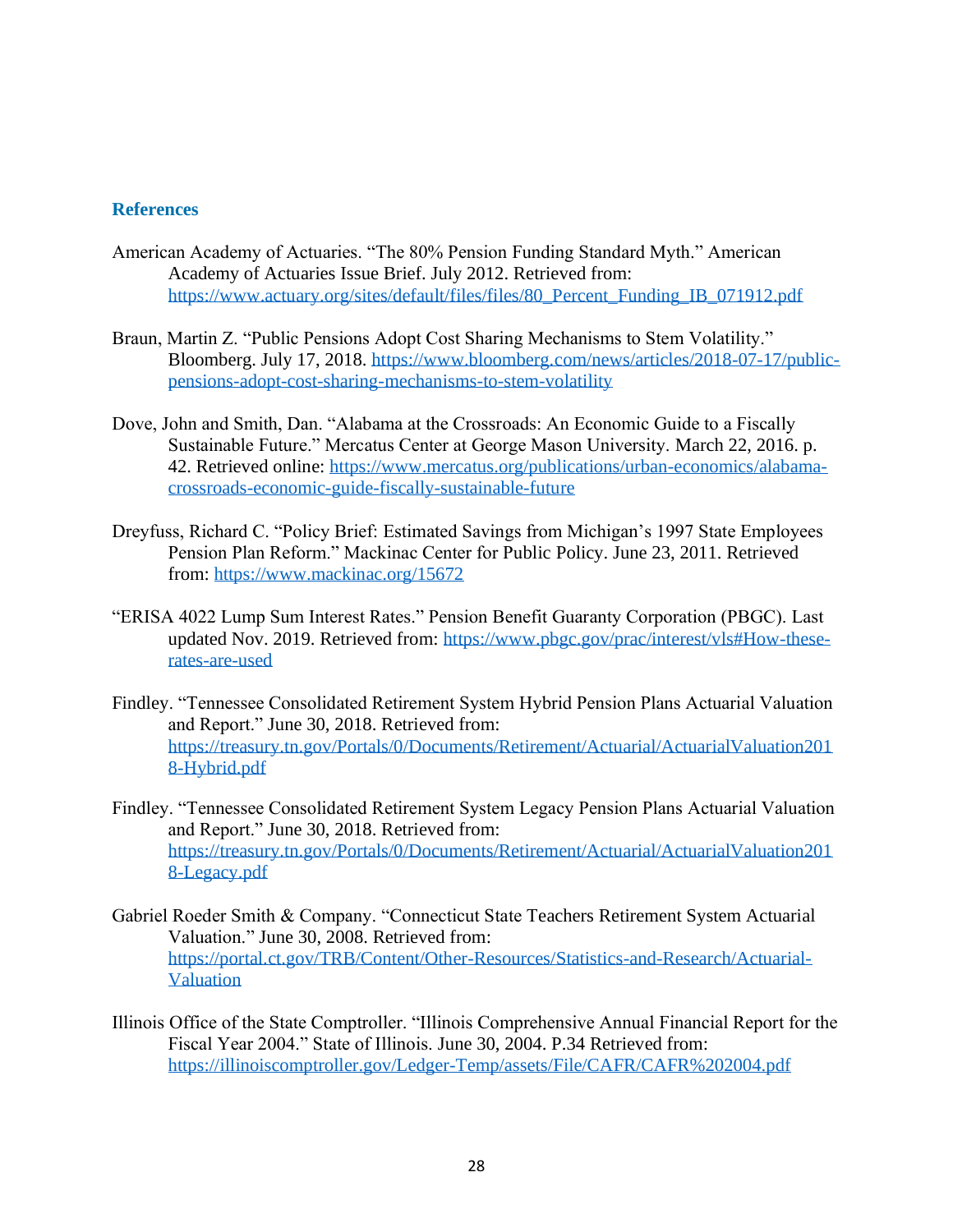- *In re Pension Reform Litigation*, 118585 IL. 2015. Retrieved from: <https://courts.illinois.gov/Opinions/SupremeCourt/2015/118585.pdf>
- Powers, Thurston; Smith, Christine; Williams, Bob; and Williams, Jonathan. Unaccountable and Unaffordable 2018. American Legislative Exchange Council. 2018. Retrieved from <https://www.alec.org/publication/unaccountable-and-unaffordable-2018/>
- Randazzo, Anthony and Bui, Truong. "Did Pension Reform Improve Sustainability of Pension Plans? Evidence from Counterfactual Analysis of Michigan and Alaska." Reason Foundation Policy Study No. 450. March 2016. Retrieved online: [https://reason.org/wp](https://reason.org/wp-content/uploads/files/ps450_pension_reform_sustainability_effects.pdf)[content/uploads/files/ps450\\_pension\\_reform\\_sustainability\\_effects.pdf](https://reason.org/wp-content/uploads/files/ps450_pension_reform_sustainability_effects.pdf)
- Rauh, Jonathan D. Testimony Before the Joint Select Committee on Solvency of Multiemployer Pension Plans. United States Senate & United States House of Representatives. July 25, 2018.<https://www.pensions.senate.gov/sites/default/files/25JUL2018RauhSTMNT.pdf>
- "Report of the Blue-Ribbon Panel on Public Pension Plan Funding." Society of Actuaries. 2014. Retrieved from:<https://www.soa.org/brpreport364/>
- Retirement Systems of Alabama. "Boards of Control for the TRS, ERS, and JRF." 2020. Online. Retrieved from:<https://www.rsa-al.gov/jrf/board-of-control/> and [https://www.rsa](https://www.rsa-al.gov/ers/board-of-control/)[al.gov/ers/board-of-control/](https://www.rsa-al.gov/ers/board-of-control/)
- Williams, Jonathan; Savidge, Thomas; Estes, Skip; and Williams, Bob. *Unaccountable and Unaffordable: Unfunded Pension Liabilities in the 50 States*. American Legislative Exchange Council. 2019. [https://www.alec.org/publication/unaccountable-and](https://www.alec.org/publication/unaccountable-and-unaffordable-2019/)[unaffordable-2019/](https://www.alec.org/publication/unaccountable-and-unaffordable-2019/)
- State of Tennessee Department of Treasury. "Tennessee Consolidated Retirement System Comprehensive Annual Financial Report (CAFR) For the Fiscal Year Ended June 30, 2019." June 30, 2019. p. 81 Retrieved from: [https://treasury.tn.gov/Portals/0/Documents/Retirement/CAFR%20Reports/2019/2019%2](https://treasury.tn.gov/Portals/0/Documents/Retirement/CAFR%20Reports/2019/2019%20CAFR_Full%20Report.pdf) [0CAFR\\_Full%20Report.pdf](https://treasury.tn.gov/Portals/0/Documents/Retirement/CAFR%20Reports/2019/2019%20CAFR_Full%20Report.pdf)
- State of Tennessee Department of Treasury. "Forms and Guides: Active Member Resource Guides for Hybrid and Legacy Pension Plans." Tennessee Consolidated Retirement Systems. 2020. Retrieved online: [https://treasury.tn.gov/Retirement/Information-and-](https://treasury.tn.gov/Retirement/Information-and-Resources/Forms-and-Guides)[Resources/Forms-and-Guides](https://treasury.tn.gov/Retirement/Information-and-Resources/Forms-and-Guides)
- State of Tennessee Department of Treasury. "GASB and Actuarial Information." Tennessee Consolidated Retirement Systems. 2019. Retrieved online: <https://publicreports.treasury.tn.gov/>
- Seyfert, Kerri. "The Wisconsin Retirement System Is Fully Funded." Reason Foundation. Jan. 2020. Retrieved online: [https://reason.org/commentary/the-wisconsin-retirement-system](https://reason.org/commentary/the-wisconsin-retirement-system-is-fully-funded-and-a-model-for-other-states/)[is-fully-funded-and-a-model-for-other-states/](https://reason.org/commentary/the-wisconsin-retirement-system-is-fully-funded-and-a-model-for-other-states/)